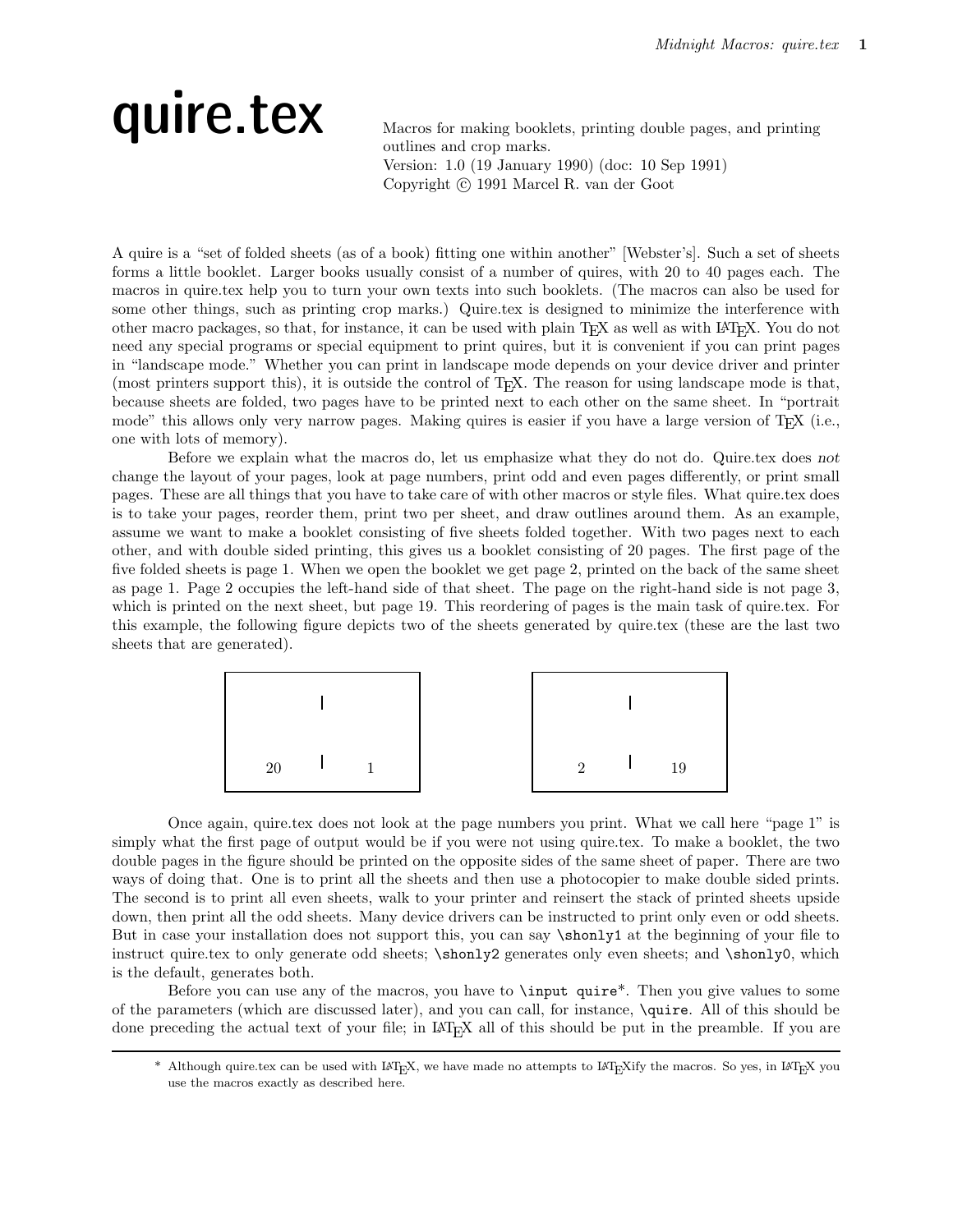using L<sup>A</sup>TEX, you must say \latexquire somewhere in the preamble, regardless of what other macros you are using. The macro \quire is used to start typesetting of a quire. It takes one argument, the number of pages in the quire. Hence you have to T<sub>EX</sub> your document at least once before you use \quire, to determine the number of pages. That also helps to separate errors in your input from problems caused by quire.tex. Say your document consists of 19 pages, numbered  $1 \dots 19$ . When you say

#### \quire{19}

TEX will produce 10 sheets. The first one is sheet 10 with pages 10 and 11, the second is sheet 9 with pages 12 and 9, etc. The last sheet has pages 20 and 1, where page 20 is blank.

This example illustrates that if there are not enough pages for a complete quire, TEX will insert empty pages at the end of your text. If, on the other hand, there are more pages than fit in a quire, T<sub>E</sub>X will just generate more than one quire. For instance, a 250-page book can be printed in 13 quires with \quire{20}. The mechanism through which TEX supplies extra blank pages at the end of your text is called TEX's "endgame." These extra pages are passed to TEX's output routine, which usually means that they will have headlines and footlines. You can bypass the output routine by saying **\endquire** at the end of your text, in which case the blank pages will really be blank pages (you can say \endquire even if you are not using  $\quire$ . In LAT<sub>EX</sub> you should not use  $\end{equire}$ , it is implied by the  $\end{equation}$  that terminates your file. Sometimes you may want to start your text with an empty page. Here are two simple ways of generating an empty starting page (in plain T<sub>E</sub>X).

\line{}\vfill\eject % or: \shipout\vbox{}

The method with \shipout bypasses the output routine.

Let us turn to the parameters that determine the output of quire.tex. You have to take care that you indeed generate small pages. The page size is normally determined by \hsize and \vsize, but depending on the macro package you are using, other parameters may also be important. However, quire.tex does not look at the values of these parameters, they only serve to determine the size of the text area (i.e., the printed part of the page). In the following, "page" refers to the small pages you print, "sheet" refers to the actual sheets of paper. We start with the parameters related to pages, which are all dimen parameters. First there are \htotal and \vtotal, which should be equal to the horizontal and vertical size of the small pages you want. For instance, a pocket book has \htotal  $\approx 10.5$  cm, \vtotal  $\approx 17$  cm. Then there are \horigin and \vorigin which describe the "natural" offset of the text area from the top left corner of the page. These offsets are added to the TEX offsets \hoffset and \voffset. You may wonder why there are four parameters to describe the offsets, T<sub>E</sub>X itself only has the latter two. The reason is that, unfortunately, T<sub>E</sub>X has built in extra offsets of 1 inch. That may be right for American "letter" size paper, but on smaller pages it is generally too much. To make scaling of these offsets possible we had to introduce two extra parameters for them.

The names of parameters related to sheets all start with "sh"; all but one are dimen parameters. Quire.tex draws a number of lines to denote where the actual pages are on the sheet. As in the previous figure, lines are drawn around pairs of pages. The width is \shoutline, so you can make them disappear with \shoutline=0pt. The two pages are separated by two "staples," with width \shstaplewidth and length \shstaplelength. You can make them disappear by making the width 0pt; setting the length to 0.5\vtotal will give you a solid line instead of two staples. The outlines are drawn exactly around the pages, the staples on top of the two pages. The widths of these lines does not influence the width of the pages. Finally, quire.tex draws "crop marks" of width \shcrop. Crop marks are lines that indicate the outlines and center of the pages, without actually touching the pages. When you are cutting the paper, crop marks are sometimes more convenient than outlines. The crop marks are drawn so that, if they were extended, they would just be on the page. So they fall within the outlines that are drawn, which is easily observable if you make the widths excessive, say 1 cm.

The distance of the top of the sheet to the top of the pages is \shvoffset plus 1 inch. The pages are centered horizontally, therefore there is no parameter for horizontal offset. Under the pages, a footline is printed. The footline is determined by token register \shfootline. By default the sheet number and the numbers of the two pages are printed (more about page numbers later), as well as the filename. The next paragraph explains the remaining four parameters, but if you are lucky you don't have to set them yourself: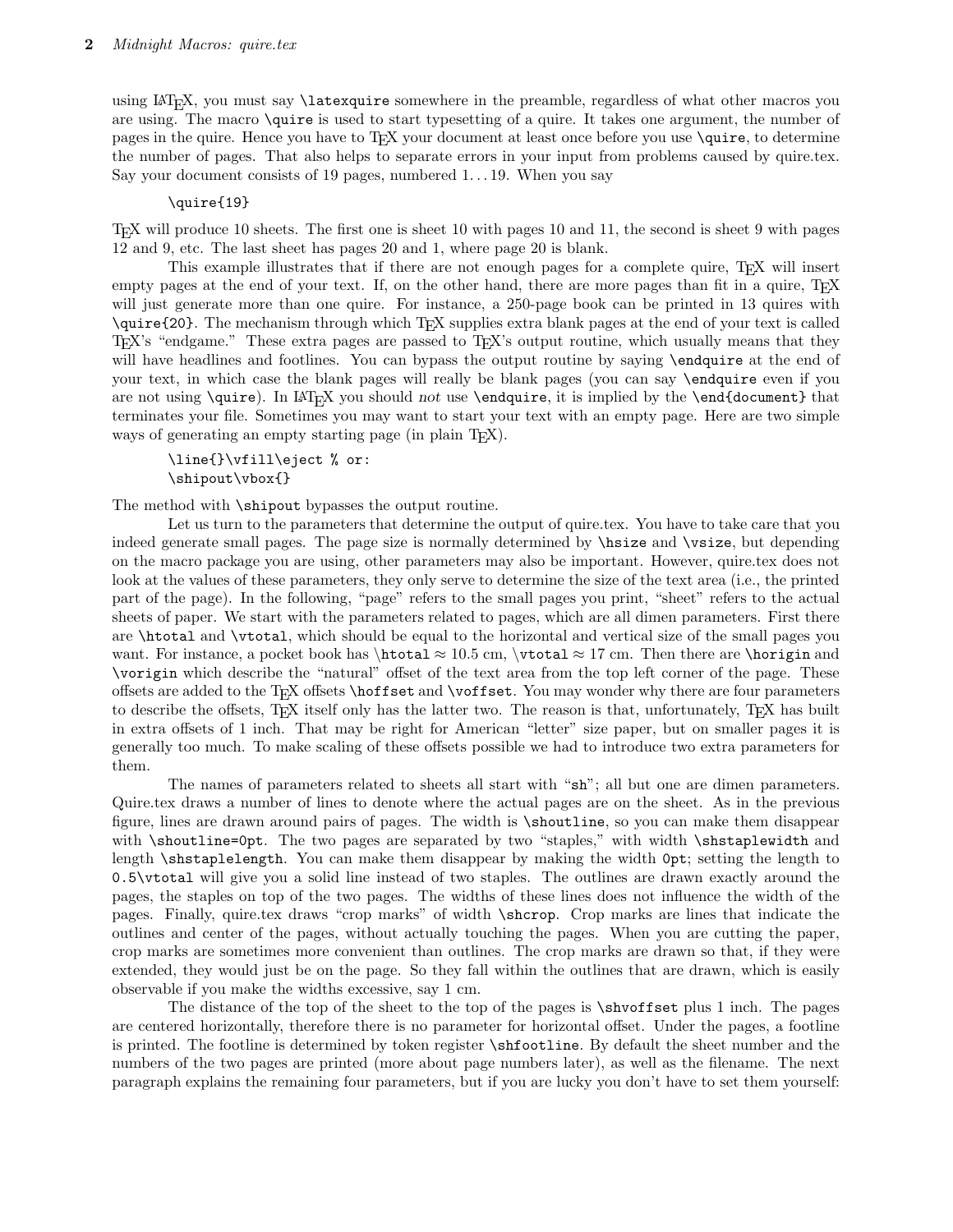They describe the printer you are using, so they need only be determined once. Your local installation may have macros that set these parameters automatically. Local macros are described at the end of this manual section.

In order to center the pages,  $\sh$ htotal must be set to the horizontal size of the sheets. The size is usually not a nice number, like 8.5 inch (216 mm), but more likely something like 220.1 mm. It is important to get this size right, since double sided printing requires properly centered pages. You probably have to experiment a bit with double sided pages to get this right, because often the printer introduces small inaccuracies. If a photocopier is used to turn single sided print into double sided print, you may need the parameters \shhcorrection and \shvcorrection. These denote extra offsets which are applied to odd numbered sheets only, to compensate for shifts introduced by "smart" copiers. \shhcorrection can sometimes be used to compensate for a wrong value of \shhtotal, but the author recommends that \shhtotal is set properly for the printer, and that the correction offsets are only used for copiers. If you take a stack of sheets and fold them, the outer sheets will have a longer way to go around the bend than the inner ones. In an attempt to compensate for that, the pages on each sheet are shifted outwards with respect to the pages on the next inner sheet, by an amount equal to \shthickness. Naturally, this parameter should have a rather small value.

Consider printing a quire of 20 pages. The first sheet that can be printed is sheet number 10 with pages 10 and 11. That means that T<sub>EX</sub> has to store 10 complete pages in memory. If your T<sub>EX</sub> version is small, there may not be enough memory for this, resulting in an error message

#### TeX capacity exceeded, sorry.

Luckily, there are some ways to reduce the number of pages that have to be stored. We already mentioned the use of \shonly to restrict output to odd or even sheets only. Doing that halves the number of pages that have to be stored. If that is not enough, you can use the macro \makequire instead of \quire. \makequire takes three arguments. The first argument is the same as for \quire, namely the number of pages per quire. Let s and r be the second and third arguments, respectively. Let  $n$  be the number of a sheet in the first quire. Then that sheet is only printed if  $s \leq n \leq s + r$  (and similarly for following quires). This means that at most r pages need to be stored (or about half that if you also use \shonly). As an example, our 20 page quire can be printed in three runs with, respectively,

```
\makequire{20}{1}{4}
\makequire{20}{5}{4}
\makequire{20}{9}{4}
```
The runs result in sheets  $4 \dots 1$ ,  $8 \dots 5$ , and  $10 \dots 9$ . In the last run, the range r is larger than the actual number of sheets, but that causes no problems. Also, sheet s need not exist. In fact, \quire{20} is just an abbreviation for \makequire{20}{0}{1000}.

For previewing it is often inconvenient to use \quire, because of the reordering of pages. But you may still want to see how your text fits on the smaller pages. There are two macros which you can use instead of \quire. \qtwopages prints two pages per sheet, just like quire, but does not reorder the pages. All parameters mentioned before remain valid, except for \shthickness. Of course, you can also use this if you are not previewing a quire. For instance, if you have appropriately scaled fonts and you print in landscape mode, the following preamble will print your file two pages per sheet.

\input quire \mag=500 % works in LaTeX too \qtwopages

Finally, there is \qonepage, which prints just one page per sheet as usual. It does however draw outlines (no staples) and crop marks, and \shonly can also be used.

We claimed that quire.tex would work together with most other macro packages. But there is one type of macro that doesn't go well with quires, and usually you will have to switch them off when you are typesetting a quire. TEX's primitives for file handling, such as \write, are only performed when a page is actually shipped out. That is often used for the creation of an index or a contents page, in order to get the page numbers right. But quire.tex prints two pages per sheet, and a sheet has only one "page number," so that such methods will most likely get all the page numbers wrong. Worse, the pages are shipped out in an unusual order, so that for instance a \write may take place before the file has been opened. Therefore,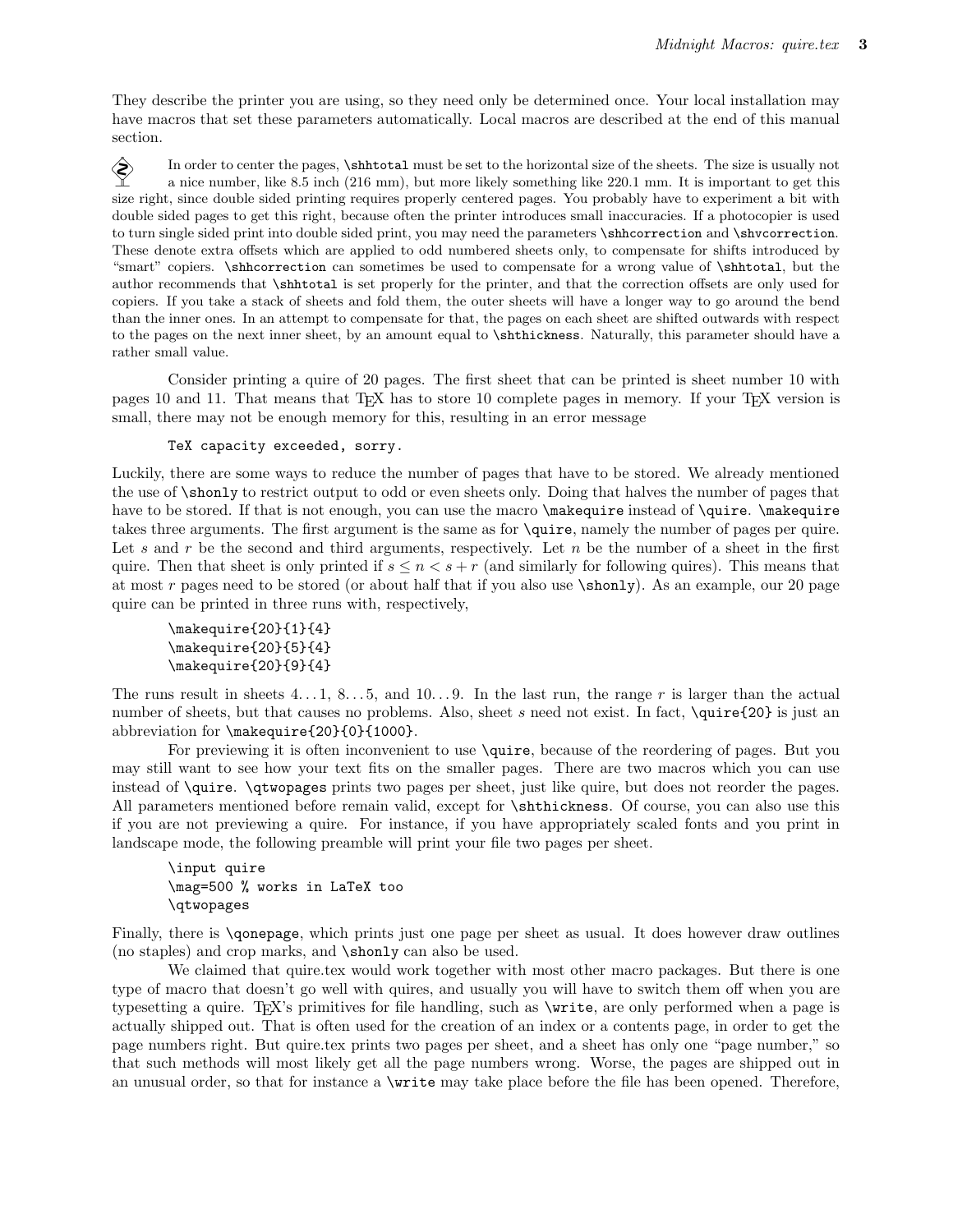you should avoid generation of an index or contents page when you are using  $\quire$ . In LAT<sub>EX</sub> this is done by inserting \nofiles in the preamble. (For all but the final run you can use \qonepage, which does not change the page numbers.) Of course, if you want your booklet to start with a contents page, then that page has to be generated before the final T<sub>EX</sub> run, since you cannot just rearrange the printed pages.

In  $\sh$ footline,  $\sp$ ageno refers to the sheet number (if you are using plain T<sub>EX</sub>'s definitions); \firstpageno is the number of the first of the two pages (i.e., the page that was finished first, that can be either the left-hand or the right-hand page), and \secondpageno is the number of the other page. These three numbers are also shipped to the dvi file, as \count0, \count1, and \count2, respectively. When a page is finished but not yet printed on a sheet, the page number is displayed on your terminal between parentheses, as in [(1)]. When sheet number 7 with pages 11 and 14 is finished, [7.11.14] is displayed.

Quire.tex does its job by redefining \shipout. Since \shipout is a T<sub>EX</sub> primitive, such redefinition is not recommended; normally one would redefine the output routine instead. However, important parts of the typesetting of a text are often done in the output routine, which may well be different for different pages of a book. Since quire.tex is supposed to handle the whole book, and since it only handles complete pages without changing their layout, it seemed that in this particular case redefinition of \shipout was justified. The new \shipout can be used in the same way as the original one, except that you should not try to ship out a void box (which is a pretty meaningless thing to do anyway). Doing that will most likely result in a, seemingly unrelated, error message somewhere later in the text. The dangers of using \openout, \closeout and \write, without \immediate, were already explained. Like these file operations, \special works with "whatsits" which are handled when the page is shipped out. But as the argument of \special is expanded immediately, rather than when the page is shipped out, this is less likely to cause problems.

Quire.tex uses mostly T<sub>EX</sub>'s primitives, but also a few macros defined in plain.tex. The latter are \newbox, \newcount, \newdimen, \newif, \newtoks, \nointerlineskip, and \offinterlineskip, none of which are likely to be redefined by other macros. As mentioned before, quire.tex relies on T<sub>E</sub>X's endgame to generate complete quires. Although the endgame is built in, a really devious macro package may disable it. This is in fact exactly what happens in LAT<sub>E</sub>X's **\end** command, which is why we need **\latexquire** (which inserts an implicit **\endquire** at the end of the text).

1. Printer definitions. It is convenient if the parameters that depend (only) on the printer are predefined. As an example, here are some of the local definitions for the author's installation. When someone wants to use the printer called "maser," all he or she has to do to set up those parameters is to say \Pmaser or \Pmaserlandscape. Note that this does not put any information in the dvi file, the user is still responsible for printing on the correct output device. There are similar definitions for other available printers. The next subsection lists the local definitions for your installation, if any.

```
\def\Pmaser
```

```
{\shhtotal=220.02true mm
    \shthickness=0.21true mm
    \message{maser: flip paper so that short sides remain in place, %
   align closest right-hand corner in tray.}%
   }
\def\Pmaserlandscape
   {\shhtotal=281true mm
   \shthickness=0.21true mm
    \message{maser landscape: ...}
  }
```
2. Local Caltech definitions. The following macros will set the appropriate printer parameters: \Pmaser, \Pmaserlandscape, \Plaser, \Plaserlandscape, \Phaser, \Phaserlandscape, \canon (for the copier). For double-sided printing on maser, flip the pages so that the short edges remain in place. Align the closest right-hand corner in the tray. But for printing in landscape mode, flip the pages so that the long edges remain in place. On haser, you should rotate the pages 180◦ , but keep the text side up. You have to reorder the pages (or print the second time with  $g$ tex  $-t$ ). Haser seems to have problems keeping the paper straight, which makes double-sided printing hard.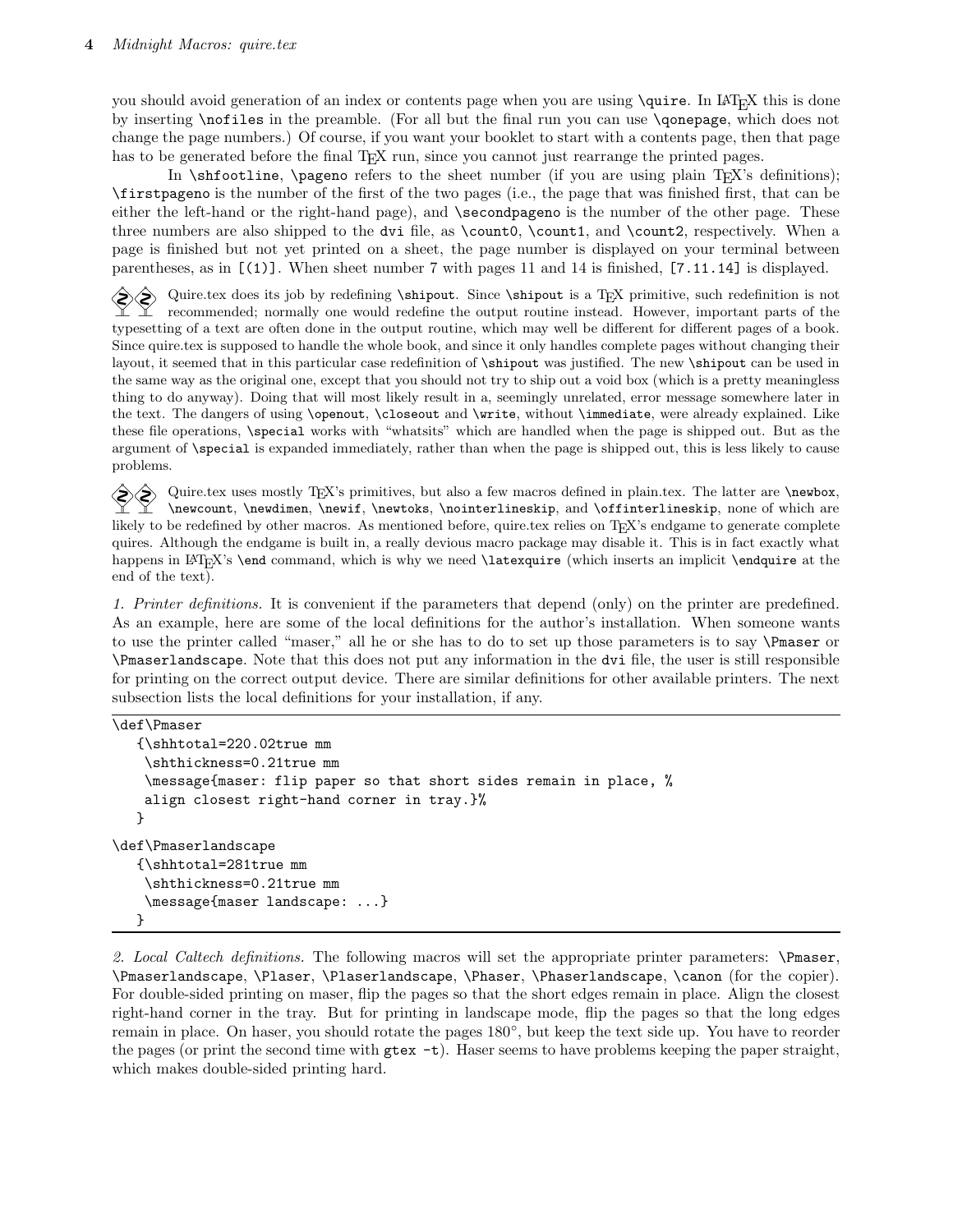## qloss.tex Macros for vertically aligning words in consecutive sentences.

Version: 1.0 (26 November 1990) (doc: 10 November 1990) Copyright (c) 1991 Marcel R. van der Goot

To gloss means to insert explanations or translations of words between the lines of a text. For ease of reading, one generally wants the explained word and the explanation to line up, as in

Dit is een Nederlands voorbeeld. This is a Dutch example.

The macros defined in gloss.tex make it convenient to typeset such glossed sentences. To use the macros, you first have to \input gloss\*. The main macro for typesetting glossed sentences is \gloss. It should be followed by the two sentences, each terminated by a  $\langle$ return $\rangle$ . The previous example was typeset with

\gloss Dit is een Nederlands voorbeeld. This is a Dutch example.

But instead of printing the glossed sentence,  $\gtrsim$  puts the whole construction in an hbox, called  $\gtrsim$  1. To actually insert that box in your text, you use \box\gline or \unhbox\gline. The text is put in a box to make it easier to handle. For instance, it makes it easy to put extra indentation or an example number in front of the sentence. (The baseline of the hbox is the baseline of the second line in the box.) The difference between \box\gline and \unhbox\gline is that the latter allows line breaks in the glossed sentence. That is obviously only useful if the glossed sentence is quite long; we will see an example later on.

The \gloss macro splits each sentence into words, and then aligns the words. In this context, a word is a sequence of characters separated by spaces. The number of spaces between words is irrelevant, so that you can line up the words in your input as well. Using

\gloss Dit is een Nederlands voorbeeld. This is a Dutch example.

gives exactly the same output as the input given before. However, you should not insert extra  $\langle$ return $\rangle$ symbols. The sentences can have a different number of words. Sometimes one of the two sentences has a word without equivalent in the other sentence. In such cases you can insert an empty word with  $\{\}$ . You can also combine several words into a single word, by using grouping. The following example illustrates both.

```
\gloss Dit is een voorbeeldje in het Nederlands.
      This is a {little example} in {} Dutch.
```
gives

Dit is een voorbeeldje This is a little example in in het Nederlands. Dutch.

Without the grouping "example" would have been lined up with "in."

By default the first sentence of a glossed pair is set in italic font (\it), the second in roman font (\rm). You can change this by, for instance, setting \let\eachwordone=\rm, which will set each word in the first sentence in roman font. The font of the second sentence is governed by \eachwordtwo. This use of the \eachword macros is an instance of a more general mechanism that is explained later. You can insert font changes in the middle of a sentence, but they only apply to the next word.

\gloss Dit is een Nederlands voorbeeld. This is a \sl Dutch example.

will set "Dutch" in slanted font, but "example" in the default font. The **\gloss** macro considers **\sl** Dutch to be a single word, and sets this word in an hbox so that the effect of the font change is limited. \sl is not considered a word by itself, because spaces following a macro are always skipped.

<sup>\*</sup> We have made no attempt to L<sup>A</sup>TEXify gloss.tex, but you can use the macros in L<sup>A</sup>TEX just as in plain TEX.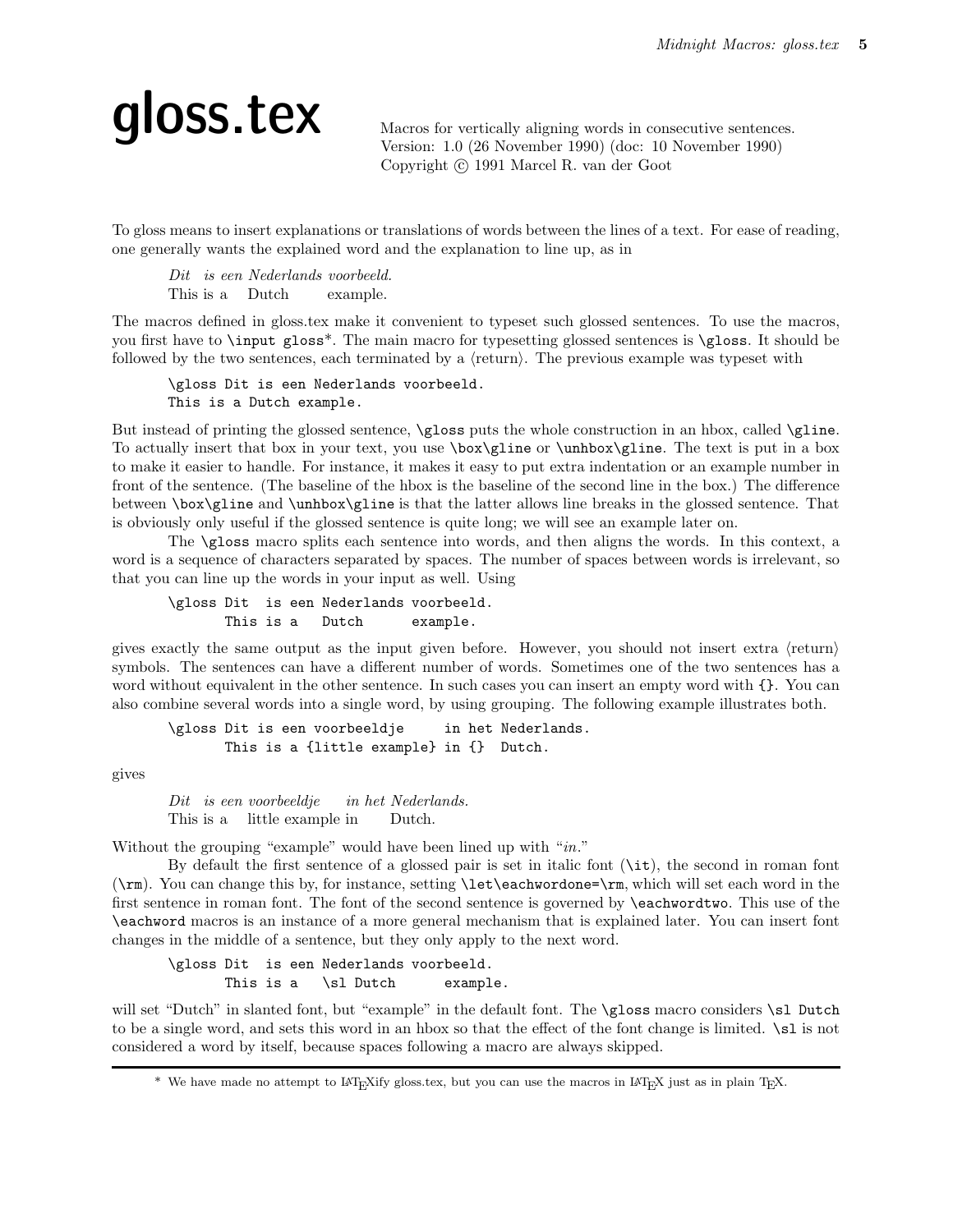You may want to gloss more than a single sentence, maybe a whole paragraph. It would however be verb verb verb noun noun verb verb quite inconvenient if you had to follow \gloss by a whole paragraph on a single line (by terminating each verb macro noun noun verb line with a *\**-sign), followed by a line containing all the glosses. Especially if there are a lot of unglossed noun noun verb noun verb noun verb noun verb? (empty) words, it would be hard to get the sentences lined up properly. Fortunately, a paragraph like the noun verb verb verb noun verb noun current one can be set quite easily.  $\gtrsim$  closs puts the created sentence in  $\gtrsim$  and  $\gtrsim$  emptied noun verb verb verb macro verb verb noun box box verb verb by using \box or \unhbox. But if you don't empty \gline, the next usage of \gloss will append the new verb verb verb box noun macro verb verb sentence to the older one. Hence, this paragraph was typeset with noun noun noun verb verb \gloss You may want to gloss more than a single sentence, maybe  $\{\}$  verb verb  $\{\}$  verb  $\{\}$   $\{\}$   $\{\}$   $\{\}$   $\{\}$  noun \gloss a whole paragraph. {} {} noun . . . (10 more) \gloss one. Hence, this paragraph was typeset with noun {} {} noun verb verb

\unhbox\gline

Of course, a few more things, like the fonts, had to be changed. We discuss that next. Also notice that it takes TEX quite some time to typeset such a paragraph.

Each word from the first line following **\gloss** is set in an hbox as follows

 $\hbox{\tt \textbf{}}}(word)_{\text{} \}$ 

The macro \eachwordone is by default \let equal to \it, but can be redefined. The previous paragraph was made with

\let\eachwordone=\rm \def\sixstrut{\vrule height5pt depth1.5pt width0pt } \def\eachwordtwo{\let\strut=\sixstrut\sixrm}

(If \strut were not redefined, there would be too much space between the first and the second line.) Furthermore, to obtain a larger separation between the pairs of lines, the \baselineskip was set to 22.5 pt (\baselineskip governs the spacing between the glossed pairs, the spacing within the pair is governed by the \struts.) Since a word does not contain spaces, and each word is followed by a space, the \eachword macros can easily be made to take the word (and the \strut) as argument. For instance, the following definition will underline every word in the first line.

 $\def\centileachwordone#1<sub>□</sub>{\rm\underbar{#1}}<sub>□</sub>$ 

The space following the word does not disappear at a line break, because it is hidden within an hbox. To hide this extra space between the last word and the right margin, the final thing needed to typeset the previous paragraph was

\setbox0=\hbox{<sub>1</sub>}\advance\rightskip by-\wd0

This is not perfect, because the size of the space depends on the font: there is a verb sticking out slightly.

 $\diamondsuit$  The word boxes are paired together in a single vbox, and  $\gtrsim$  and  $\qquad$  a sequence of these vboxes. The vboxes are separated by some glue, equal to \glossglue. Without this glue no line breaks would be possible, nor would the spaces between the words be stretchable. gloss.tex says \glossglue=0pt plus2pt minus1pt. The stretch and shrink components are only relevant if \unhbox\gline is used.

Sometimes you would rather not have extra space following a word, for instance when parts of a word are glossed separately: In

Dit is een voorbeeld-je This is an example ("little") in in het Nederlands. Dutch.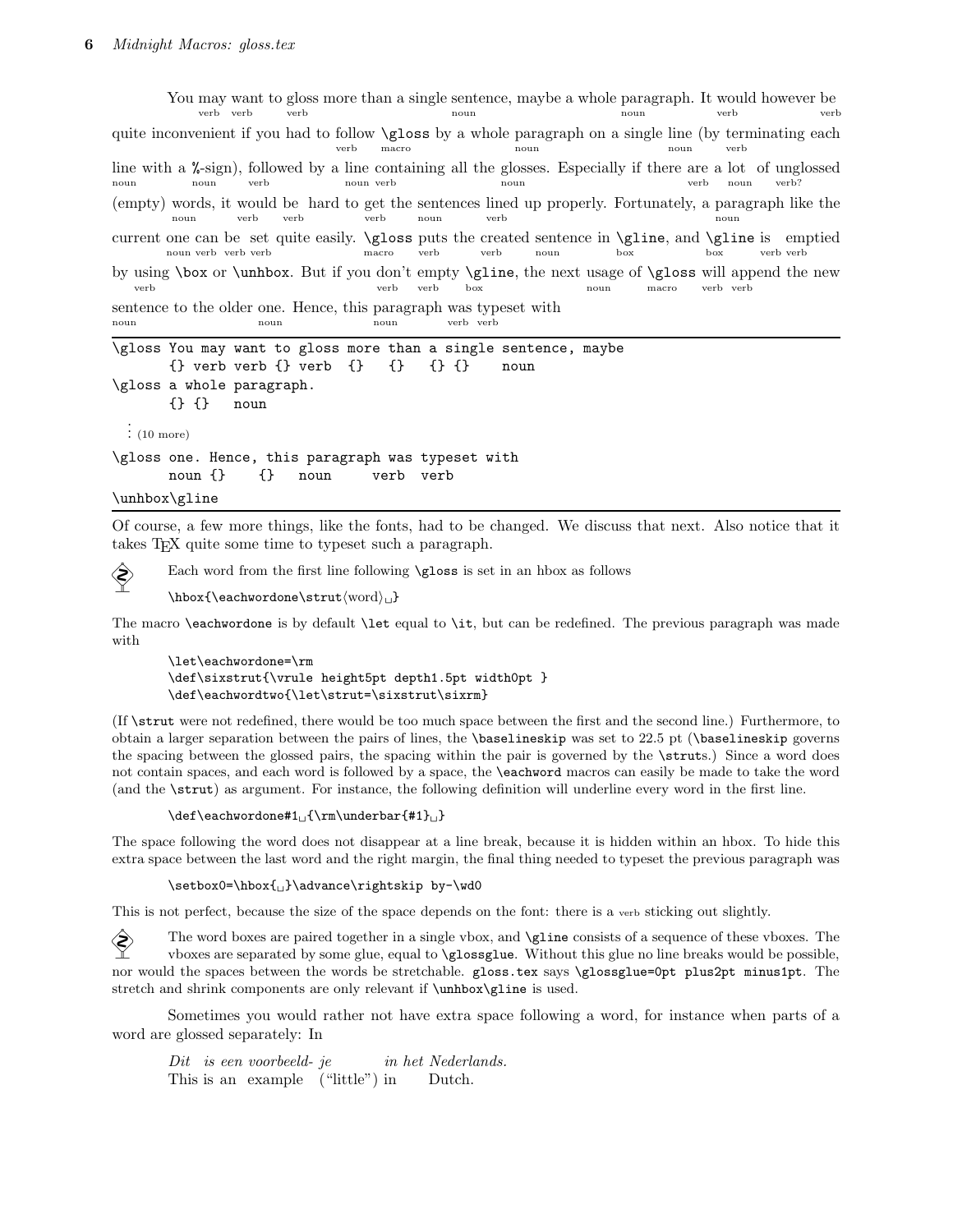it is preferable to have no space following "voorbeeld-" if it is not necessary. This can easily be achieved with a macro like

 $\det\+#1 \quad {#1}$ 

which is inserted just before the word that should not have a space:  $\forall$ voorbeeld- je. It can also be done by making the hyphen gobble up the space, as in

\let\hyphen=- \catcode'-=\active  $\def -#1$ 

However, this does not work if there is a word with a hyphen in the middle. To handle that situation, a more sophisticated definition of - can check what the next character is, using \futurelet. We will not do that here, as it has little to do with glossed sentences.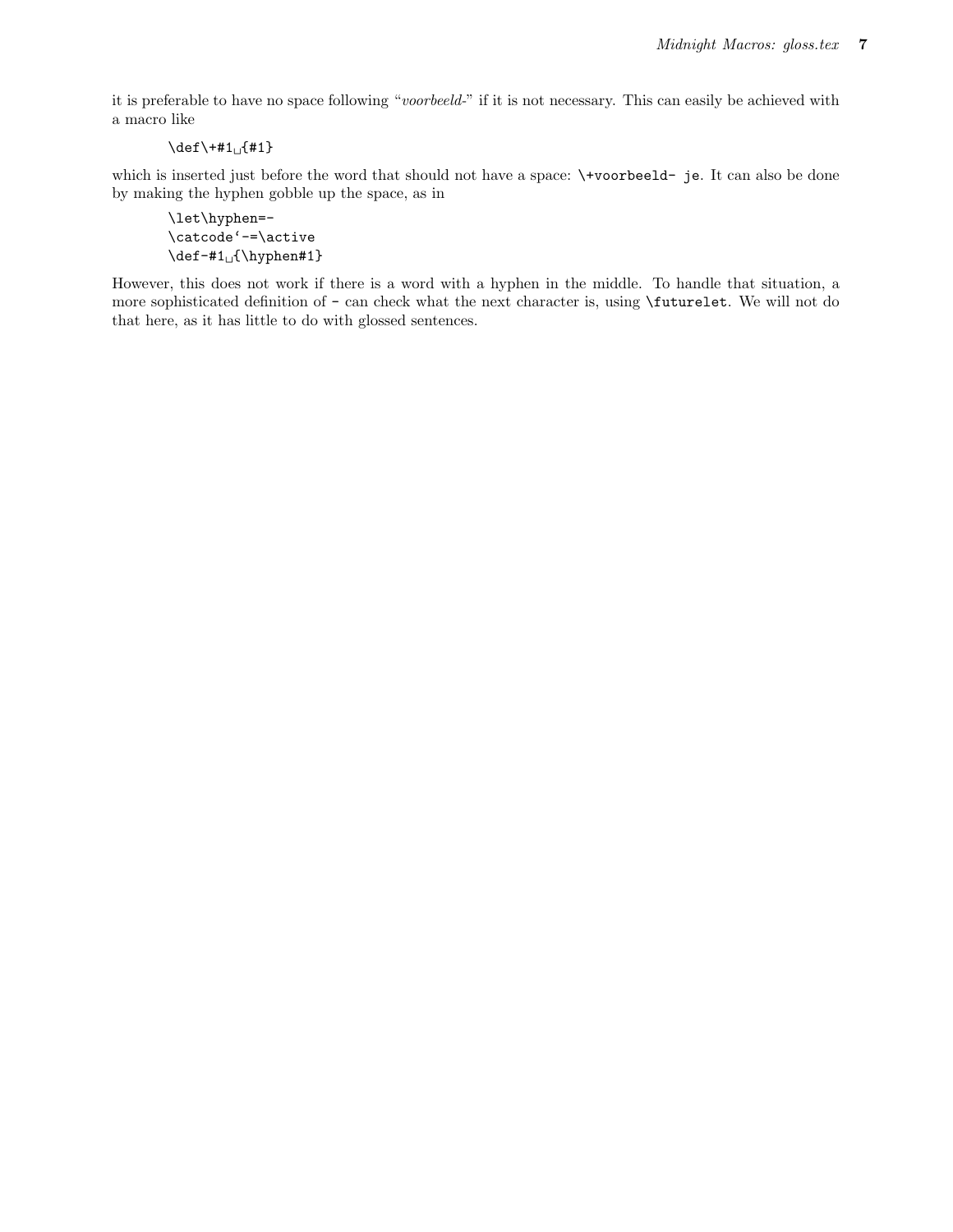## loop.tex A simple looping construct (meta-macros).

Version: 1.0 (15 April 1991) (doc: 15 Apr 1991) Copyright (c) 1991 Marcel R. van der Goot

The macros in loop.tex are intended to help you write your own macros, rather than to typeset text directly. Consequently, it is assumed that you have some experience writing macros; In other words, assume that this whole section is preceded by a "dangerous bend" symbol. These macros are kept simple and are not very robust: if you decide to use them in a different way than described below you are entirely responsible for what happens<sup>1</sup>.

Loop.tex defines an alternative to plain T<sub>E</sub>X's \loop construct. (It can also be used with, e.g.,  $\langle \text{L}T_{\text{F}}X$ .) Plain T<sub>EX</sub>'s \loop is often awkward to use because of the limited form of tests in T<sub>EX</sub>. The new construct tries to alleviate this problem by allowing a more flexible use of tests in the loop. To execute a loop, you say **\Loop** ... **\Pool**<sup>2</sup>. This will normally execute the loop 'body', i.e., the commands corresponding to the dots, infinitely many times. There are two special commands you can use within the loop, \Break and **\Continue.** When a **\Break** command is executed, the rest of the body is ignored, and the loop is terminated. Execution of a \Continue command also causes the rest of the body to be ignored, but then the loop is started again from the beginning.

Both \Break and \Continue must be followed by a number. This number should be the number of \if... constructs that are terminated by the command. In other words, it is the number of \fi's that has to be 'executed' to get proper balancing of all \if... tests. It is somewhat unfortunate that this number has to be supplied, but there seems to be no way to close all  $\if.$ .. tests automatically. Here is an example similar to one from the T<sub>E</sub>Xbook.

```
\def\yes{Yes } \def\no{No }
\Loop\message{Are you happy? }
     \read-1 to\answer
     \ifx\answer\yes \Break1
     \else\ifx\answer\no \Continue2
     \fi \fi
     \message{(Please type Yes or No.)}
\Pool
```
At the position of  $\B$ reak the nesting level of  $\if.$ .. tests is 1, at the position of  $\Cont$ nue the level is 2. If you forget the number you will (usually) get a 'missing number' error message, but possibly at an unexpected point in the program. The wrong number typically results in either an 'Extra  $\setminus$ fi' or an '\if... was incomplete' message.

There can be any number of **\Break** and **\Continue** commands in a loop, although it is wise to have at least one \Break command. The text following any of these commands up till the \Pool at the end of the loop must have balanced braces, and the loop body itself must also have balanced braces. If this causes a problem, you can use \bgroup and \egroup instead of { and }. If you want to nest two loops, you will have to enclose the inner loop within a group. (Incidentally, these restrictions on balancing braces and nesting loops also apply to plain T<sub>EX</sub>'s \loop construct.)

<sup>&</sup>lt;sup>1</sup> Not that the author assumes any responsibility even if you do obey the rules.

<sup>&</sup>lt;sup>2</sup> We use initial capital letters to prevent confusion with plain T<sub>E</sub>X's \loop. Although you don't need \loop anymore, there may still be macros that depend on it (e.g., plain TEX's tabbing macros).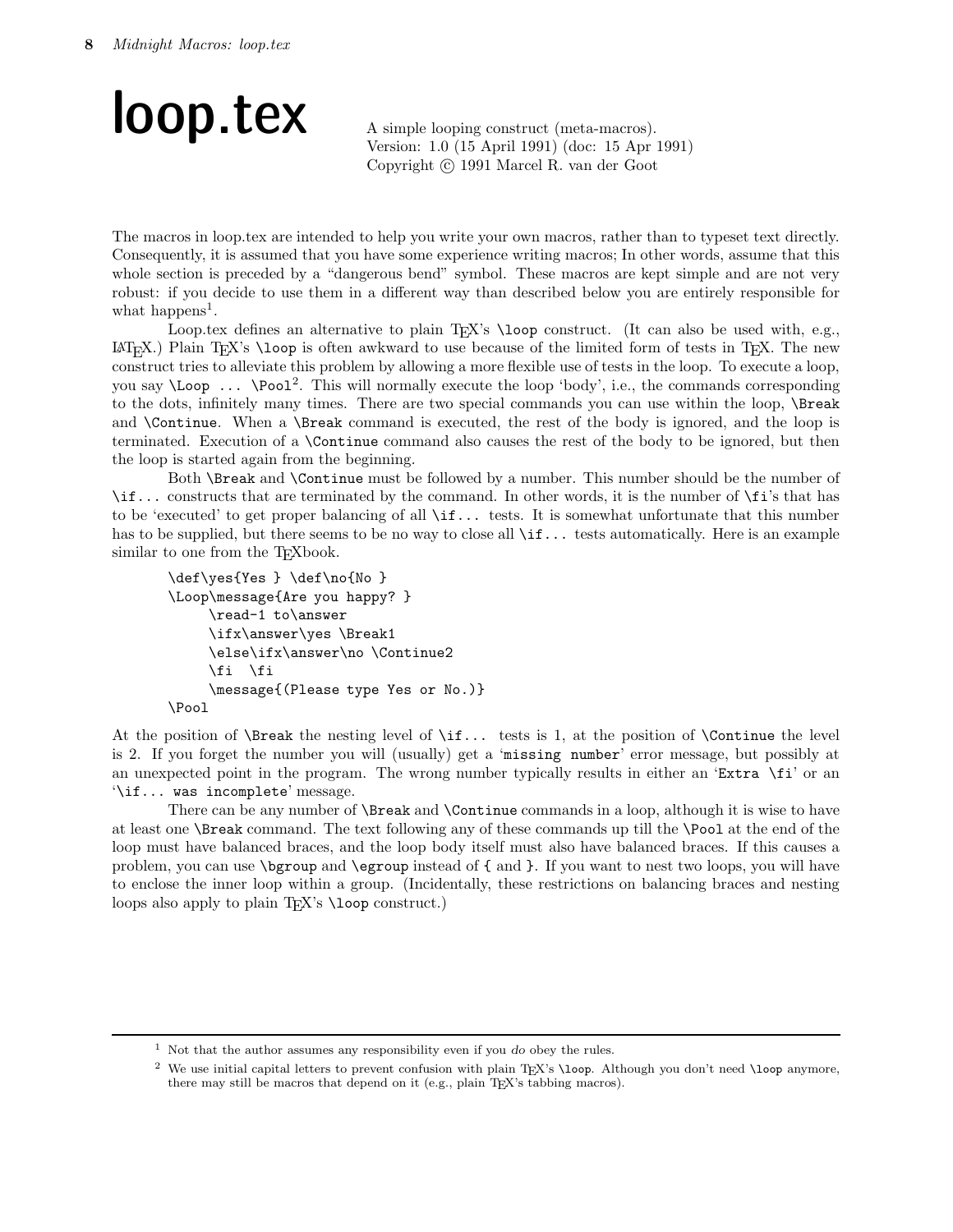## dolines.tex Meta-macros to separate arguments by newlines and by

empty lines. Version: 1.0 (15 April 1991) (doc: 15 Apr 1991) Copyright (c) 1991 Marcel R. van der Goot

The macros in dolines.tex are intended to help you write your own macros, rather than to typeset text directly. Consequently, it is assumed that you have some experience writing macros; in other words, assume that this whole section is preceded by a "dangerous bend" symbol.

Dolines.tex\* helps to write macros for which line breaks inserted by the user are important. When the definitions from dolines.tex are in effect, text consists of paragraphs separated by one or more empty lines (as usual). Each paragraph consist of one or more lines, where a line is terminated by a normal newline character, '<sup>^</sup>M' (normally, TEX treats newlines as if they are spaces). Note that, as far as dolines.tex is concerned, a paragraph can only be terminated by an empty line, not by, e.g., \par or \vskip. To use dolines.tex, you have to define three macros, \beforelines, \everyline#1, and \afterlines. When dolines.tex detects the beginning of a paragraph, \beforelines is called. Next, for every line, \everyline is called with as argument a single macro. That macro has as its expansion the line that was read. (Usually, this is almost the same as saying that \everyline is called with the line as argument.) After the last line of the paragraph, \afterlines is called. No output is generated, other than what is produced by your own macros.

There are two ways of using dolines.tex. One is to read lines from a file, the other is to take the lines from the current input file. If you say

#### $\theta$ iledolines $\{$ file name $\}$

dolines.tex will attempt to read the file, calling \beforelines, \everyline, and \afterlines as described above. The file is read inside a group, so you may need to use \global if you do assignments within, e.g., \everyline.

As an example, we define a "poetry environment" which reads a poem from a file, preserving the poet's line breaks. We draw horizontal lines around the poem, and put every stanza in a vbox to prevent page breaks. (It is certainly possible to write better poetry environments, we are just illustrating dolines.tex.)

| \input dolines                                                   |
|------------------------------------------------------------------|
| \def\readpoem#1{\medskip \hrule \filedolines{#1}\hrule \medskip} |
| \def\beforelines{\medskip \vbox\bgroup}                          |
| \def\everyline#1{\hbox{\kern\parindent \it #1}}                  |
| \def\afterlines{\egroup \medskip} % end of the vbox              |

If file "epic.tex" contains a poem, we can typeset it with \readpoem{epic}.

However, if you are typesetting several short rhymes, it is somewhat inconvenient to have each of them in a separate file. This is where the second method of using dolines.tex is useful. You have to define a macro \enddolines, the expansion of which should be the text you want to use to terminate dolines.tex's effect. You also have to define a macro \finishdolines. When you say \begindolines, dolines.tex starts reading lines, calling \everyline etc. This continues until dolines.tex reads a line equal to the (top level) expansion of \enddolines. Then your macro \finishdolines is called, and T<sub>E</sub>X resumes normal processing. \begindolines and the line equal to \enddolines form a group (as with \filedolines); \finishdolines is called outside this group.

Here is how we can extend the poetry environment with two control sequences \beginpoem and \endpoem. We keep the above definitions of \beforelines etc.

| \def\beginpoem{\medskip \hrule \begindolines} |  |
|-----------------------------------------------|--|
| \def\enddolines{\endpoem}                     |  |
| \def\finishdolines{\hrule \medskip}           |  |

\* To use dolines.tex you also need Midnight/loop.tex, which will be \input when you \input dolines.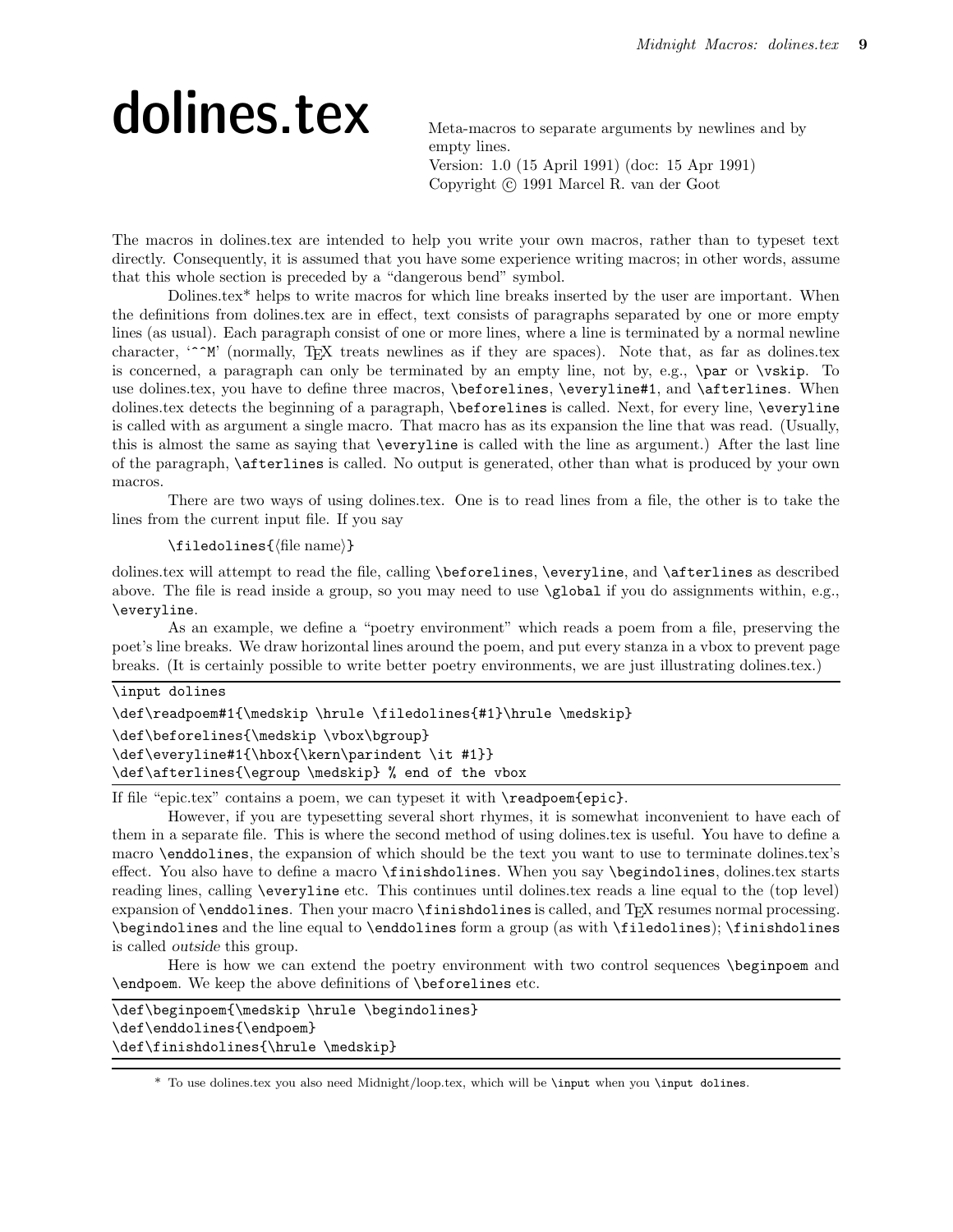Now we can typeset a poem as follows (the English stanza is from The T<sub>E</sub>Xbook):

```
\beginpoem
```
Roses are red, \quad Violets are blue; Rhymes can be typeset \quad With boxes and glue. Blauw de viooltjes, \quad Rood zijn de rozen; Een rijm kan gezet \quad Met plaksel en dozen. \endpoem

Note that we never defined \endpoem, as it is never expanded. In fact, there is no reason to terminate the poem with a control sequence. If we define \def\enddolines{\*\*\*}, three stars on a single line will play the rôle of **\endpoem** above.

 There are a few things to be careful about. First, a line must have properly nested {...} groups. (Because a line is read as an argument delimited by a  $\langle$ return $\rangle$  character.) You should not use this to fold long lines, because that will insert an explicit  $\langle$ return $\rangle$  character with catcode 12 in the line. Second, spaces at the beginning of a line are skipped, unless you change the catcode of '<sub>u</sub>'. This means that, for instance, there can be spaces in front of  $\end{math}$  (Spaces are skipped at the beginning of a line because at that point T<sub>EX</sub> is in "state N" — see Chapter 8 of The TEXbook.) Third, when \everyline is called, the line that is its argument is already tokenized. This means that a catcode change within \everyline cannot effect this line. Furthermore, when \beforelines is called, the first line is already read and tokenized.

 $\diamondsuit$  \filedolines and \begindolines treat lines in pretty much the same way. There is however a significant difference in the way comments are treated. If a line has a comment (i.e., it ends with '). \begrindolines difference in the way comments are treated. If a line has a comment (i.e., it ends with '%...'), \begindolines will miss the  $\langle$ return $\rangle$  at the end of the line. This is normal for TEX, it can be used to fold long lines. However, if you are using \filedolines, comments will be skipped, but lines are not concatenated: \filedolines will not miss the (return)! (This is because \filedolines uses TEX's \read primitive.) A rather obscure difference is that a line consisting of just '\par' is read as an empty line by \filedolines, whereas it is read as a non-empty line by \begindolines. If you want to use \begindolines to read from a file, you can say \expandafter\begindolines\input ....

It is possible for \finishdolines to take arguments, but they have to appear on the line following the line with the expansion of \enddolines. Suppose we change the poem environment by defining \finishdolines as

```
\def\finishdolines#1%
   {\line{\strut \hss --- #1\hss\hss}\hrule \medskip}
```
Hence, \finishdolines will print the author's name under the poem. The argument should be written on the line following \endpoem:

\beginpoem ... \endpoem {A.U. Thor}

Sometimes we want to use dolines.tex to read just one paragraph by making \enddolines equal to an empty line. For instance, a macro **\address** which reads an address terminated by an empty line. The problem with defining \def\enddolines{} is that if there is an empty line before the address (or even if the rest of the line after **\address** is empty), no lines will be read at all. To ensure that at least one paragraph is read, we use \beforelines to define \enddolines:

```
\def\beforelines{\normalbeforelines\def\enddolines{}}
\let\enddolines=\relax
```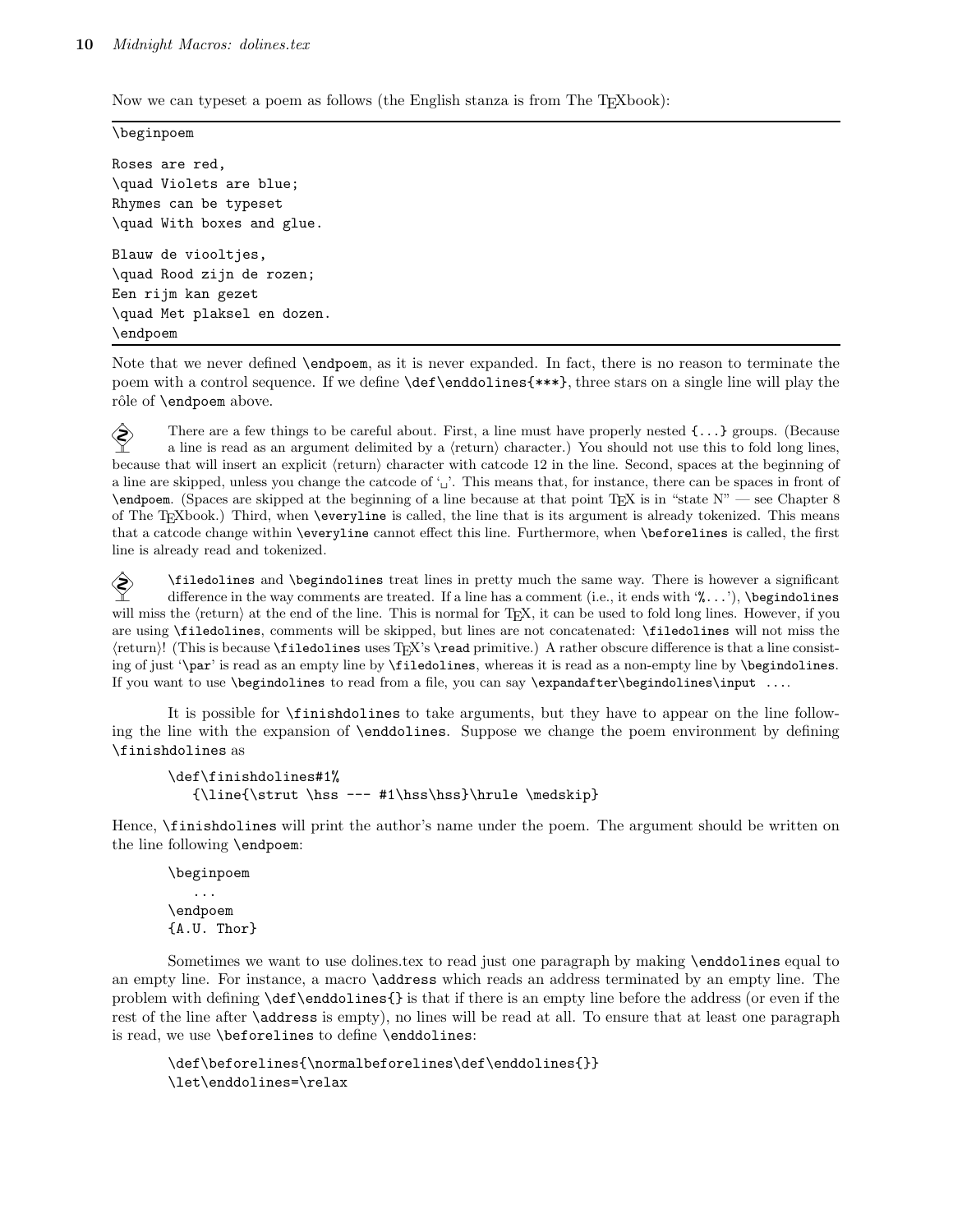Here, \normalbeforelines denotes whatever must be done at the beginning of the address. Initially \enddolines is equal to \relax, but as soon as the first non-empty line is found, \enddolines is redefined as an empty line. Following that, an empty line causes calls of  $\after$  lines and  $\fin$ inishdolines. (A way to include an empty line in the address is to write a tie  $(2)$  on a line of its own.)

 As a more complicated example, we design a simple verbatim environment. The verbatim environment treats horizontal tabs as spaces, and considers multiple empty lines equal to a single empty line. We first write macros **\setupverbatim** and **\finishverbatim**. The first sets up the character codes for verbatim printing, the second resets those character codes.

```
\def\setupverbatim
   {\medskip \hrule \bgroup
   \def\do##1{\catcode'##1=12 }\dospecials
   \obeyspaces \tt
  }
```
\def\finishverbatim{\egroup \hrule \medskip}

 ${\boldsymbol{\Theta}}$ {\obeyspaces\global\let =\

Grouping is used to keep the catcode changes local. Plain T<sub>EX</sub>'s **\dospecials** macro applies the macro **\do** to all special characters  $(\'$ , ' $\mathcal{F}$ ', etc.), which, in this case, gives them all catcode 12 ("other"). But we don't want catcode 12 for spaces, because the  $\tilde{\tau}$  to font has a visible space character ' $\tilde{\tau}$ '. Therefore, spaces are made active with **\obeyspaces**, and in the last line we make an active space equal to  $\iota$ .

To start setting verbatim text, we use \beginverbatim; \readverbatim is used to typeset a whole file in verbatim mode. The macros for typesetting lines and paragraphs are very straightforward.

```
\def\beginverbatim{\setupverbatim\begindolines}
\let\finishdolines=\finishverbatim
```
\def\readverbatim#1{\setupverbatim\filedolines{#1}\finishverbatim}

```
\def\beforelines{\smallskip}
\def\everyline#1{\hbox{\strut #1}}
\def\afterlines{\smallskip}
```
Finally, we have to define \enddolines. We want to match \beginverbatim with \endverbatim, so we would like to do

\def\enddolines{\endverbatim}

The problem is that this makes \enddolines expand to the control sequence \endverbatim. But while we are in verbatim mode, no control sequences are recognized, because '\' is not an escape character. What we really want is to make the expansion of \enddolines equal to the string "\endverbatim". This is done by temporarily making  $\Diamond$  a normal character and  $\Diamond$  an escape character:

```
{\cal C} {\catcode'\/=0 /catcode'/\=12
 /gdef/enddolines{\endverbatim}
}
```
This completes the verbatim environment. Note that \endverbatim is only recognized if it appears on a line by its own and is not preceded by spaces. If you are not afraid of confusion, you can change the name \finishverbatim to \endverbatim.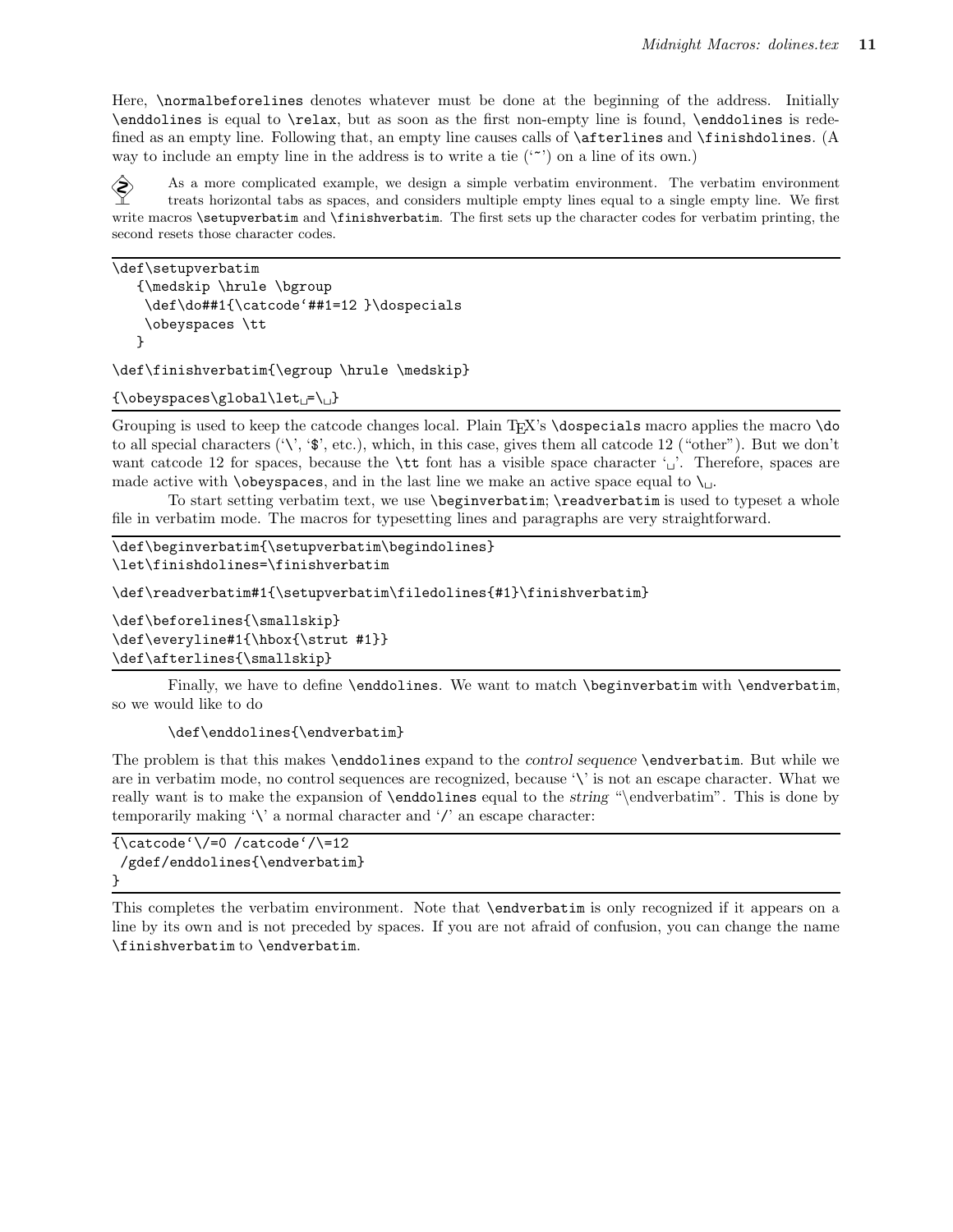### labels.tex Macros to print address labels and bulk letters.

Version: 1.0 (24 October 1991) (doc: 10 Sep 1991) Copyright (c) 1991 Marcel R. van der Goot

The macros defined in labels.tex can be used to print address labels. Such labels can be printed on normal paper, if you want to cut them yourself, or on peel-off labels. (Peel-off labels are available in various sizes for most types of printers and photo-copiers.) In order to use the macros you always have to start with \input labels, which reads labels.tex\*. We will first explain how to typeset labels, then how to print bulk letters.

There are two slightly different ways to print labels. The first one is to say

```
\beginlabels
...
\endlabels
```
where in place of  $\langle \ldots \rangle$  you type the labels separated by empty lines. The second is to simply say

\labelfile{...}

where '...' is the name of a file that contains the labels. In either case a label consists of several lines, and labels are separated by one or more empty lines. You end your file as usual, with \bye. Labels.tex does not specify which font to use, which in plain T<sub>EX</sub> means that by default a 10 points Roman font is used. However, for legibility it is usually better to use a sans-serif font, for instance by writing

\font\sf=cmss12 \sf \baselineskip=14pt

In order to typeset labels, you must define the size and other attributes of labels. (There are default values, but they are unlikely to suit your needs, especially if you want to print on peel-off labels.) These attributes must be set before you call \beginlabels or \labelfile; therefore, a typical input file has the form

\input labels \vlbls=5 \hlbls=2 \vlblsize=5cm \labelfile{customers.lbl} \bye

where file 'customers.lbl' has the addresses that must be typeset. The assignments to  $\nu$ lbls,  $\hbar$ lbls, and \vlblsize define certain attributes. Next we describe which attributes there are.

First you have to tell TEX how labels must appear on a page.  $\nu$ Ibls must denote the vertical number of labels per page, \hlbls the horizontal number. \vfirst specifies the amount of white space between the top of the page and the top of the first label; \hfirst is the amount of white space to the left of the first label. Dimensions \vinter and \hinter specify the white space between labels.

Then you have to specify the size of each label. \vlblsize and \hlblsize specify the vertical and horizontal sizes of a single label.  $\tilde{\ }$  single the white space between the top of the label and the baseline of the first line. (\vindent is similar to TEX's \topskip parameter.) \hindent is the amount of white space between the left edge of a label and the text of the label.

The parameters mentioned above are sufficient to typeset labels. There are however a few special parameters that are sometimes useful. By default, there is no outline around the labels. That is suitable for printing on peel-off labels, but inconvenient for use with previewers or plain paper. You can set \lbloutline to the thickness of the lines you want around your labels, e.g., \lbloutline=0.5pt. The outlines are drawn at the outside of the label (i.e., in the space between the labels).

If there is too much text on a label, an error message is given; for reference, the message contains the input text corresponding to the label. A label with an error is not typeset. When you typeset labels,

<sup>\*</sup> To use labels.tex you also need Midnight/dolines.tex and Midnight/loop.tex, which are input automatically.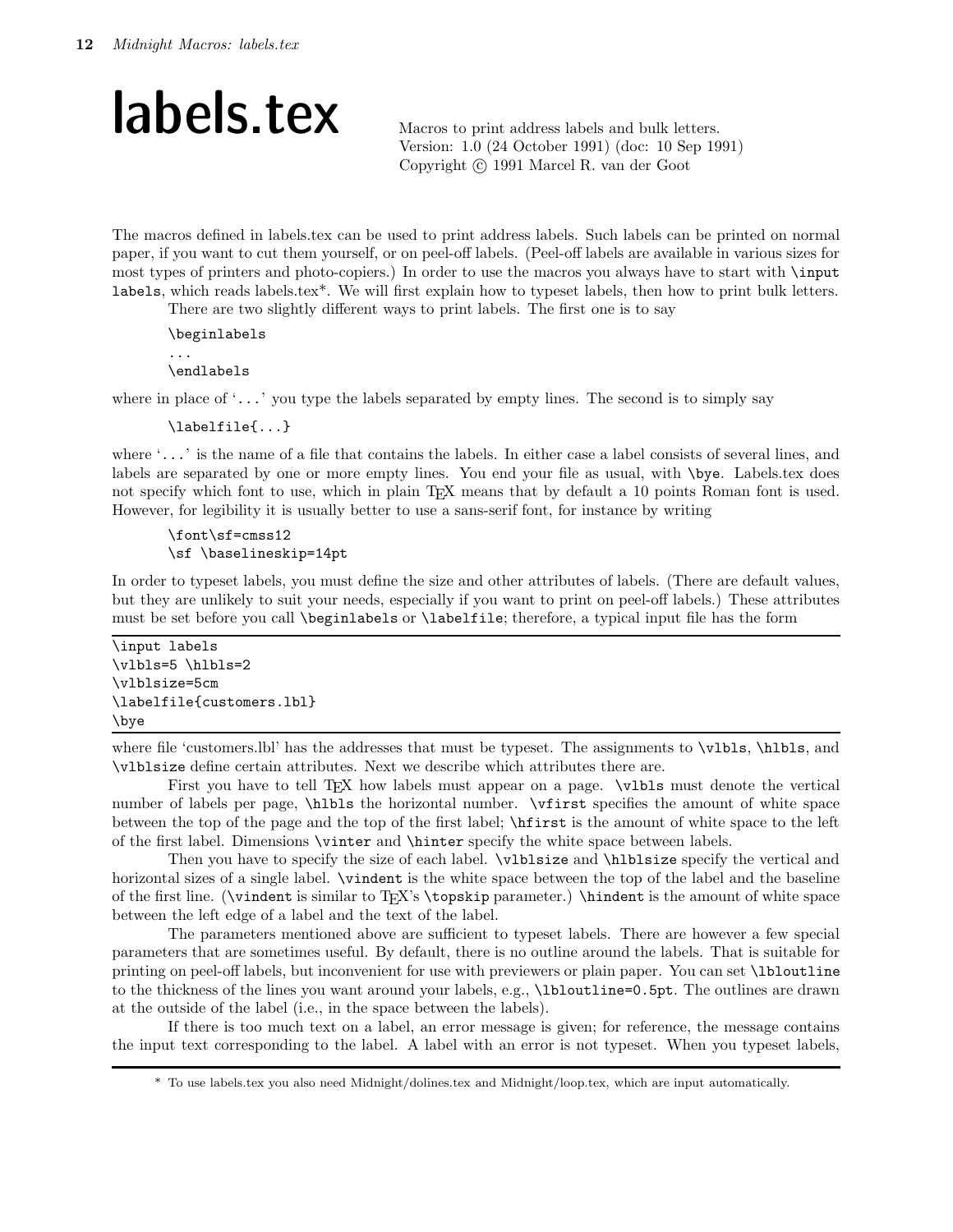by default a file 'lblerror.tex' is created, which has the text of all the labels that did not fit. This makes it convenient to process those labels again, e.g., with \labelfile. However, if you set \erroraction=0 before you start typesetting labels, file 'lblerror.tex' is not created. Setting \erroraction=1 does not only suppress generation of the error file, it also forces printing of the labels that have errors. Any other value of \erroraction causes the default behavior.

The error messages refer to the natural size of a label. If  $\tilde{\theta}$  and  $\tilde{\theta}$  indent, which are glue parameters,<br>have shrink components it is possible that the text will actually fit on the label. However, usually the have shrink components, it is possible that the text will actually fit on the label. However, usually these indentations have no stretch or shrink components.

There are two token registers,  $\begin{pmatrix} \Delta \end{pmatrix}$  and  $\begin{pmatrix} \Delta \end{pmatrix}$ , that can be used to put additional text on each label. They contain (vertical material) that is inserted iust before and after the text of the label, r label. They contain (vertical material) that is inserted just before and after the text of the label, respectively. By default, these sequences are empty. One can for instance specify

#### \beforelbl={\line{---Confidential---\hfil}\smallskip}

to put "—Confidential—" at the beginning of each address. Note: Since addresses are normally read from bottom to top, the post office prefers it if you don't put text after the address, unless it is part of the address. E.g., using \afterlbl={\noindent USA} is ok, but use \beforelbl if you want to add an "attention:. . . " line to each label.

If you want to use the labels for something else than addresses, you may want to center the text on the label. However, and the center of the context of the text of the south of the south of the south of the south of the label. Horizontal centering can be obtained with \hindent=0pt plus1fil. Note that this centers the text according to the widest line; it does not center each line separately. Vertical centering is a bit more complicated, because of the way TEX stacks boxes vertically. The following centers the label text vertically:

#### \count255=\baselineskip \vindent=\count255sp plus1fil

This works because the actual vertical indentation is \vindent minus \baselineskip, since TEX automatically inserts \baselineskip glue.

Within a label, you can type ' $\&$ ' and '#' for ' $\&$ ' and '#'. (In T<sub>E</sub>X, you usually have to type ' $\&$ ' and '\#' to get these symbols.) You can use macros in a label, for instance for font changes. A line of a label must contain balanced braces; a '%' sign will concatenate the next line. (Usually, labels do not contain macros, nor braces, nor percentage-signs.) If for some reason you want an empty line in the middle of a label, write a 'tie' (' $\sim$ ') on that line. (The  $\sim$  is replaced by a space in the output.)

Address labels are often used to send an identical letter to each addressee. The command \bulk makes it easy to print the address on each letter. You need two files, one with all the addresses, and one with the standard letter. Say that they are called 'addr.tex' and 'letter.tex', respectively. The command

#### \bulk{addr}{letter}

will typeset a copy of the letter for each address. In the letter you can use the control sequence \bulkaddress. This stands for a vbox that contains the address to which the letter corresponds. (The vbox contains an hbox for each line of the address; parameters like \vindent and \hlblsize are not important when \bulk is used.) Since 'letter.tex' is processed many times, it is best to put any definitions that apply to all letters in the file that contains the \bulk command, rather than in the letter itself. Each letter is read within a group, so all non-global definitions and assignments in the letter are local to the letter. Also note that the vbox containing the address is typeset before the letter is read. The \bulk command does not generate address labels; for that you have to use \labelfile{addr}.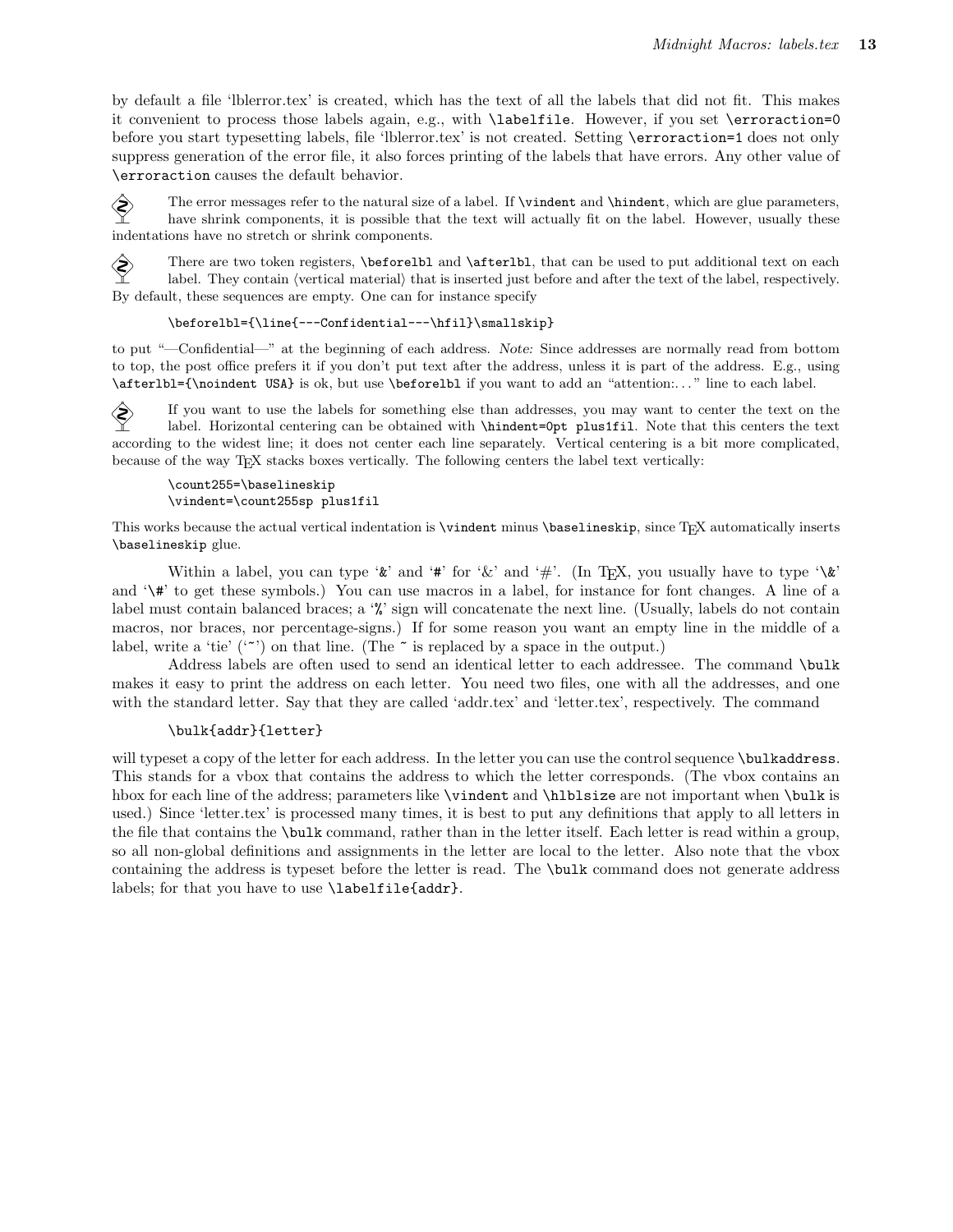# styledef.tex: Macros to selectively input parts of a file.

Version: 1.0 (16 April 1991) (doc: 19 Sep 1991) Copyright (c) 1991 Marcel R. van der Goot

Consider the following situation: You write a set of T<sub>E</sub>X macros to typeset letters. These macros must set fonts, margins, offsets, etc. However, you want to use different styles for different types of letters. For instance, a short letter may need extra white space at the top to get a full page, whereas this is not needed for a letter several pages long. And a business letter has a standard header, with subject and references, whereas a small note to a friend only has a date. Probably the macros for the different styles have a lot in common, a reason to put them all in one file. But the different styles may have some conflicting definitions, of which you only want to include one. Styledef.tex\* provides some macros to \input from a file only parts belonging to a particular "style." (Partial inclusion can also be useful for other things than styles; see the end of this manual section for an example.)

Before we explain the macros from styledef.tex, let us look at two other solutions. First, say the only difference between styles "wide" and "narrow" is the width of the text. Then we can write macros \widestyle and \narrowstyle that set the appropriate width. As long as the differences between styles are small and easily parametrized, this method works fine. If there are many differences, however, the macros for setting the style soon get very large. Furthermore, it is hard too share parts of styles.

A second method is the one used by LATEX. One makes one file "letter.sty" with all the common definitions for letters; an additional file is made for each style. LAT<sub>EX</sub>'s \documentstyle macro is then used to include the proper files. E.g., one could write

#### \documentstyle[business,narrow]{letter}

to write a letter with the "business" and "narrow" style options. This method allows sharing of common definitions, and also allows the combination of different style options. The disadvantage is that it soon leads to a very large number of files, many of them with only a few definitions.

With the macros in styledef.tex, you would use only one or two files. Typical would be to have one file, "letter.tex," with all the common definitions for letters, and one file, "letter.style," with all the different styles. Only some parts of the latter file are included, through the macros below. Alternatively, everything can be put in a single file. (Using two files has the advantage that "letter.tex" can be shared by several users, who each have there own personalized "letter.style.") Styledef.tex is of course especially useful with plain TEX, since that does not have an equivalent mechanism. However, the macros can also be used with LATEX; later on we describe how to make the \documentstyle command interact with the styledef macros.

First we describe how to **\input** only parts of a file. In order to use any of these macros, you first have to \input styledef. Then you have to allocate one or more "style registers": a style register called "\myst" is allocated with the command

#### \newstyle\myst

You can give a new value to a style register through the **\setstyle** command. It takes a style register and a list of styles as arguments. E.g.,

#### \setstyle\myst{business, narrow}

For this command, as for all others, a style list is a list of style names separated by spaces and/or commas; the whole list must be enclosed in braces. The style names themselves can be any names that are meaningful to the macro package you are using. The **\addstyle** command is used in the same way as **\setstyle**, but it adds one or more styles to the style register without removing the old contents. You can use \the\myst to get the contents of the style register, and style registers can be assigned to each other using '='. The last operation involving style registers is \readstyle. It takes a style register and a file name: The command

\readstyle\myst{letter.style}

<sup>\*</sup> You also need Midnight/dolines.tex and Midnight/loop.tex, which will be \input automatically.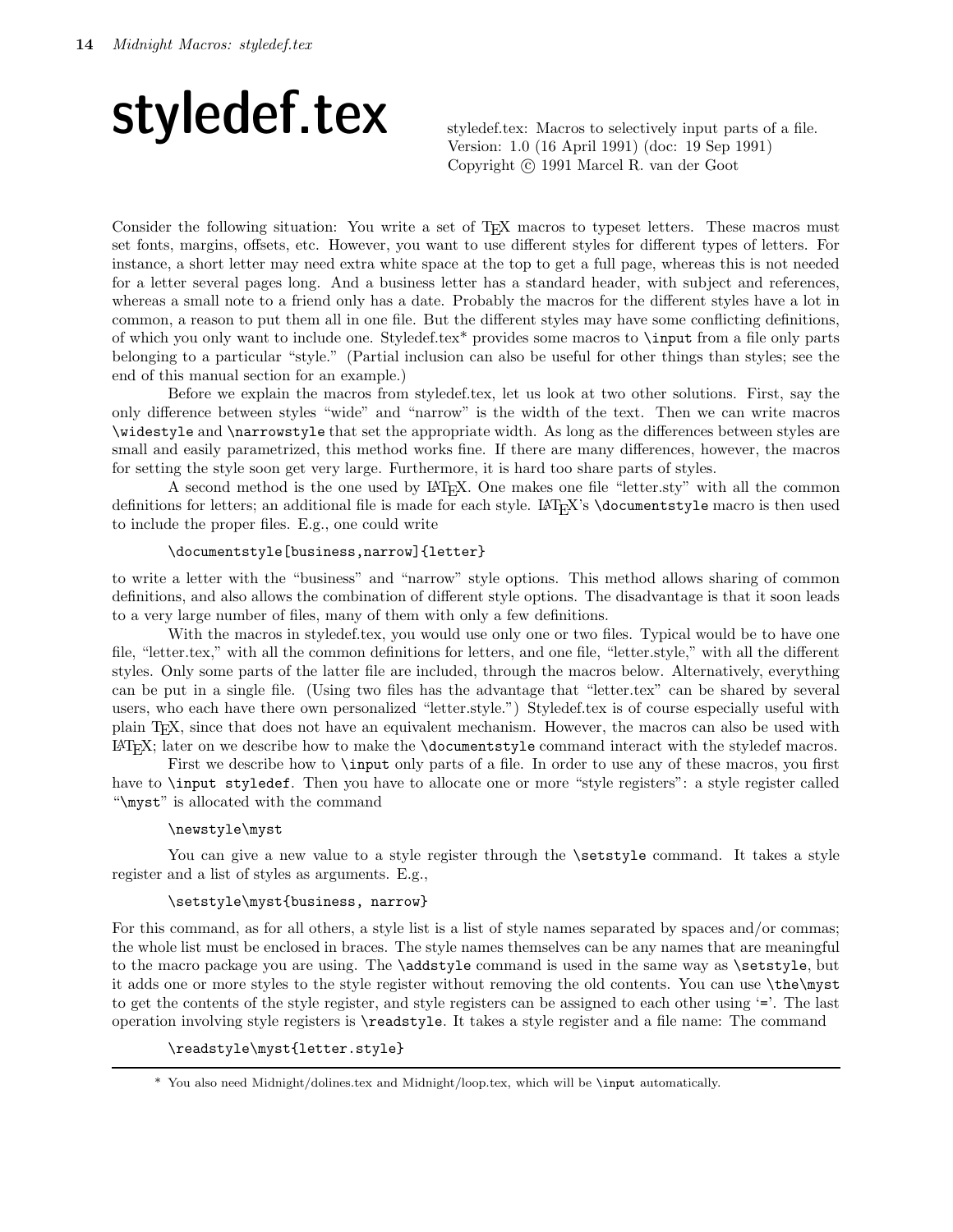will \input file letter.style, but includes only those parts of it that belong to one of the styles in register \myst. That is all that is needed to selectively \input a file. The other macros from styledef.tex and the remainder of this manual section describe how to indicate in a file like letter.style which parts belong to which styles. If you don't intend to create such files yourself, there is no need to read on.

There are only three commands that govern which parts of a file belong to a particular style: \styledef, \negstyledef, and \endstyle. The first two are followed by a brace-enclosed list of styles (but not by a style register). When a file is read with **\readstyle**, the file is just **\input** by T<sub>E</sub>X. However, when in that file a command

#### \styledef{business, long}

is encountered, T<sub>E</sub>X checks whether the style register that is used with **\readstyle** contains style "business" or style "long." If at least one of them is contained in the register, TEX continues to input the file. But if none of the styles match, TEX skips lines of the file until an \endstyle command is encountered. \negstyledef has exactly the opposite effect: if any style matches, the file is skipped till the next **\endstyle** command; only if no style matches is this part of the file included. The \endstyle command must occur on a line by itself, with nothing, not even a comment, following it. The \endstyle command stops TEX from skipping text; if it is encountered when T<sub>E</sub>X is not skipping text, it is equivalent to  $\relax$ .

Text that is not enclosed by a \styledef . . . \endstyle (or \negstyledef equivalent) is always included. \styledef commands can be used within each other's range, but they do not actually nest: when part of the text is skipped, skipping always stops at the first \endstyle; any intervening \styledef commands are also skipped. E.g.,

```
\styledef{business}
\negstyledef{narrow}
 ...
\endstyle
```
The text corresponding to '...' (which does not include any  $\end{math}$  is only included if the style register contains style "business" and does not contain "narrow." If style "business" is not contained in the register, the \negstyledef command as well as the '...' are skipped. As a catch-all you may want to put an \endstyle at the end of the included file: if you missed an \endstyle somewhere, this catch-all will at least restrict the effects to this file.

The  $\text{readstyle}$  command uses an internal style register to store which styles must be included. Therefore, if a file which is being read with  $\text{readstyle}$  uses  $\text{readstyle}$  to read vet another file, the original list of if a file which is being read with \readstyle, uses \readstyle to read yet another file, the original list of styles will be lost. Although this situation seldomly occurs, there is a command \savereadstyle which takes a style register as argument and saves the internal style list in this register. Of course, if the second file should be read with exactly the same style list, you should just use \input instead of \readstyle. To restore the original style list, you use \setreadstyle, which also takes a style register as argument. \setreadstyle can also be used instead of \readstyle, if you want to select certain parts of the current file rather than \input a different file.

Style names can be built from any characters, except for spaces, commas, dots, and some characters with<br>a special meaning to TpX (e.g. braces, hash signs  $(\#)$ ) and percentage signs). Also, characters in a style a special meaning to T<sub>E</sub>X (e.g., braces, hash signs  $(\#)$ , and percentage signs). Also, characters in a style name must have the same catcode in the \styledef command as in the \setstyle command. When a \styledef or \negstyledef command is encountered, the following conditions must hold: The only escape character (catcode 0) is '\'; the only grouping characters (catcodes 1 and 2) are '{' and '}'; the only parameter character (catcode 6) is '#'; and the only comment character (catcode 14) is '%'. After the \styledef command these catcodes may be changed, as long as the conditions hold again when the next \styledef is encountered. These particular catcode assignments are so standard that this rule is unlikely to ever cause problems.

Suppose you have written a file letter.tex, which is to be used by several people. You also have a file letter.style with some standard styles; people can copy and change this file to suit their own needs. To make life easier for those who only want to use your standard styles, you may not want to force them to learn about styledef.tex. Instead, you can define a macro \style which always reads a file with name letter.style. Its usage would be:

```
\input letter
\style business, long, narrow.
 ...
```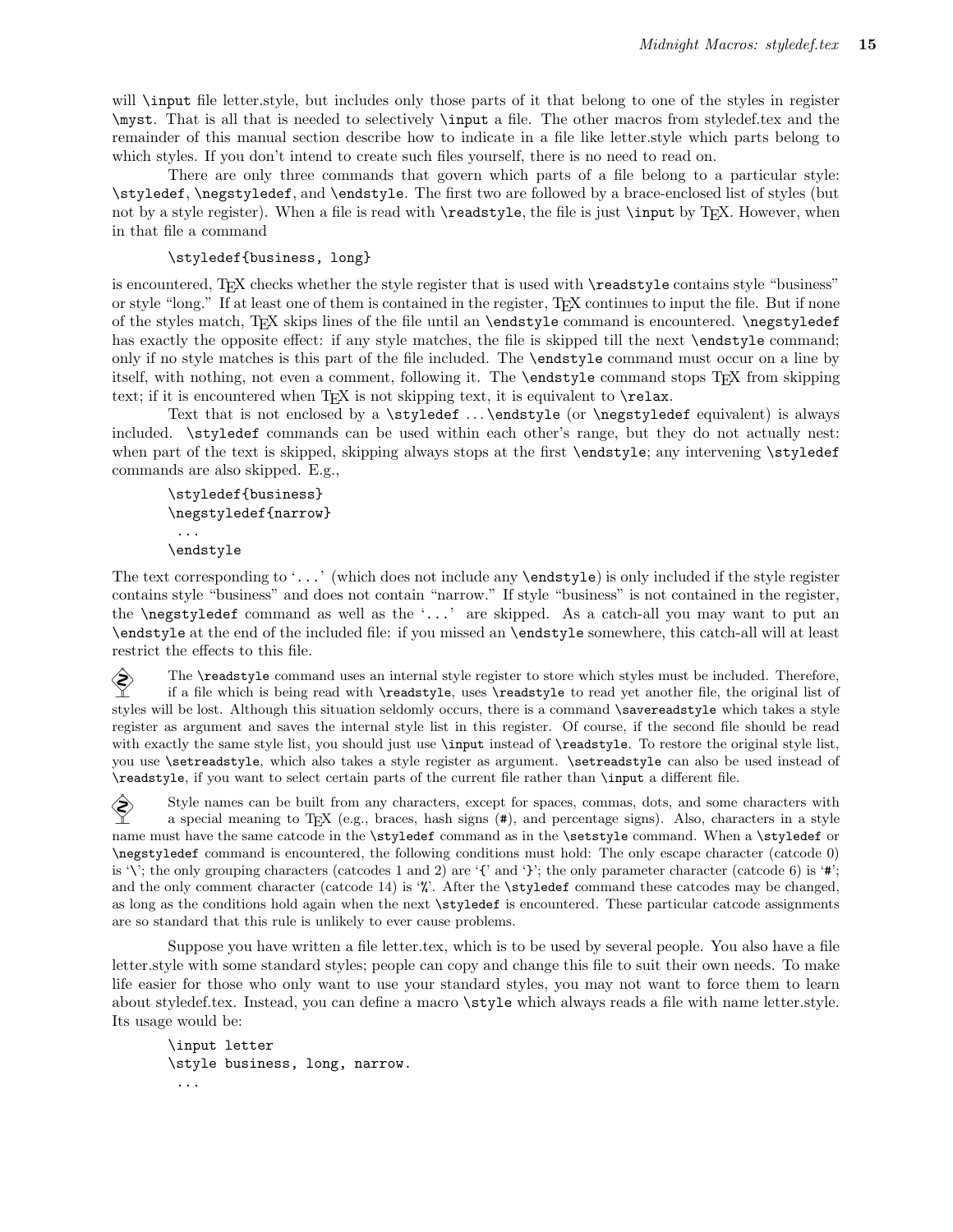so that users need not be concerned about style registers etc. Here is part of an appropriate letter.tex:

```
\input styledef
\newstyle\letterstyle
\def\style#1.% terminate the argument with a dot
   {\setstyle\letterstyle{#1}
    \readstyle\letterstyle{letter.style}
  }
```
Something similar can be done with  $\text{LATEX's }\text{locument style}$ , provided you know which styles can appear in letter.style. This is done as follows: first, rename letter.tex to letter.sty, so that  $LATEX$  can read it. Then add the following to the end of that file:

```
\newstyle\lst
\def\ds@business{\addstyle\lst{business}}
\def\ds@narrow{\addstyle\lst{narrow}}
 ... % same for every style
\@options
\readstyle\lst{letter.style}
```
You can then write \documentstyle[narrow]{letter}. LAT<sub>EX</sub> takes this as a command to read letter.sty. The \@options command causes <sup>L</sup><sup>A</sup>TEX to execute, for every option 'xyz,' the command \ds@xyz, if it exists. All options for which this command does not exist lead to the input of a file xyz.sty, so that standard LAT<sub>E</sub>X options can still be used. Note that letter.sty is here the main style file (only there can \@options be used); be warned that it is not easy to write a main style file that satisfies all of  $LAT$ <sub>E</sub>X's assumptions.

Although we have suggested that these macros are suitable to handle different "styles," selective inclusion can also be useful in contexts unrelated to styles. For instance, you may write a paper which has some details and speculations which are not relevant for every reader. You can write the paper like this:

```
... % relevant thoughts
\styledef{details}
 ... % messy details
\endstyle
\negstyledef{details}
Details are left as an exercise for the reader.
\endstyle
 ... % important stuff
\styledef{speculations}
 ... % wild fantasies
\endstyle
```
If you want to print a version with speculations but without details, you can start the file with

```
\newstyle\print
\setstyle\print{speculations}
\setreadstyle\print
 ...
```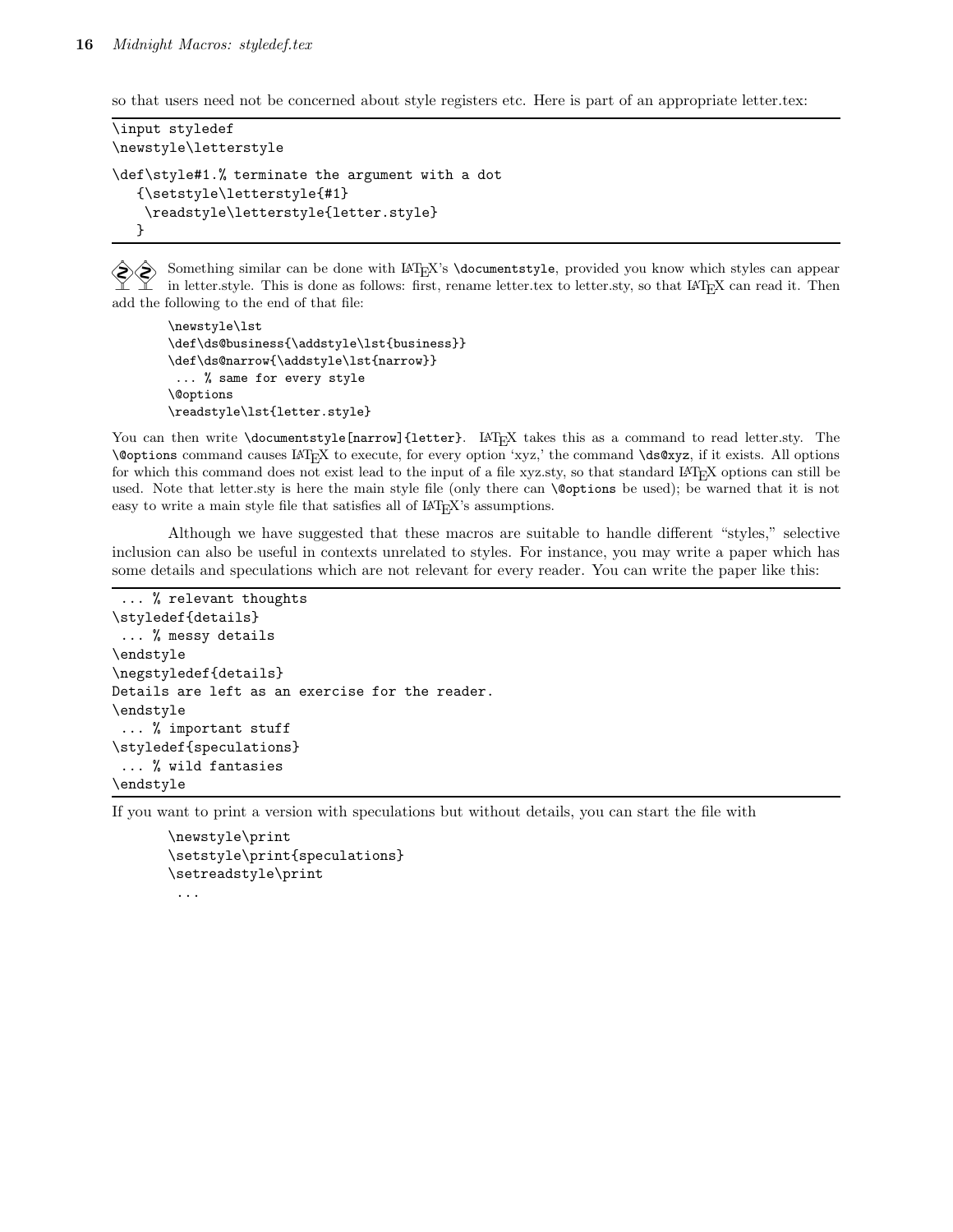# border.tex Macros to typeset borders.

Version: 1.0 (21 October 1991) (doc: 23 Oct 1991) Copyright (c) 1991 Marcel R. van der Goot

The macros described in this manual section are used to typeset borders, such as the border around this paragraph. These borders are built from different "characters": in this example from quarter circles for the corners and straight line segments for the edges, but, given an appropriate font, other borders can also be typeset. (Below we explain how a border font must be designed in order to be useful with these macros.) Before any of the macros described below can be used, you must \input border.tex.\*

 $\sim$  by the contract of the contract of the contract of the contract of the contract of the contract of the contract of the contract of the contract of the contract of the contract of the contract of the contract of the c There are several ways of typesetting borders, depending on the characters that form the border. Macros such as \border create a vbox of specified height and width (the depth is always zero), containing only the border. Typesetting text within a border is done by creating a box with the text and superimposing it on the box with the border, as explained later. The types of border we will now describe differ in the way they compose characters to build a border; the choice of the characters is determined by another macro (\borderelm). The border around the previous paragraph was typeset with \border. It is built from eight different characters: ',', ',, and ',' for the top; '|' and '|' for the center; and '\city', ',, and '\pi' for the bottom. \border takes two arguments, the height and the width of the border.

\border{2cm}{10cm}

creates a border like this:



It is a vbox with height 2 cm, depth 0, and width 10 cm.

In order to create a border of the exact specified dimensions, some characters may need to overlap. Suppose we built a border from the following character, a 1 cm by 1 cm box:



The following is the border created by \border{4.8cm}{10.5cm}:



As you see, some of the boxes overlap, in order to get the specified dimensions. This overlap is always between the edge elements, there is never overlap with the corner elements (unless the size is too small). In

 $^*$  Border.tex also works with IATEX.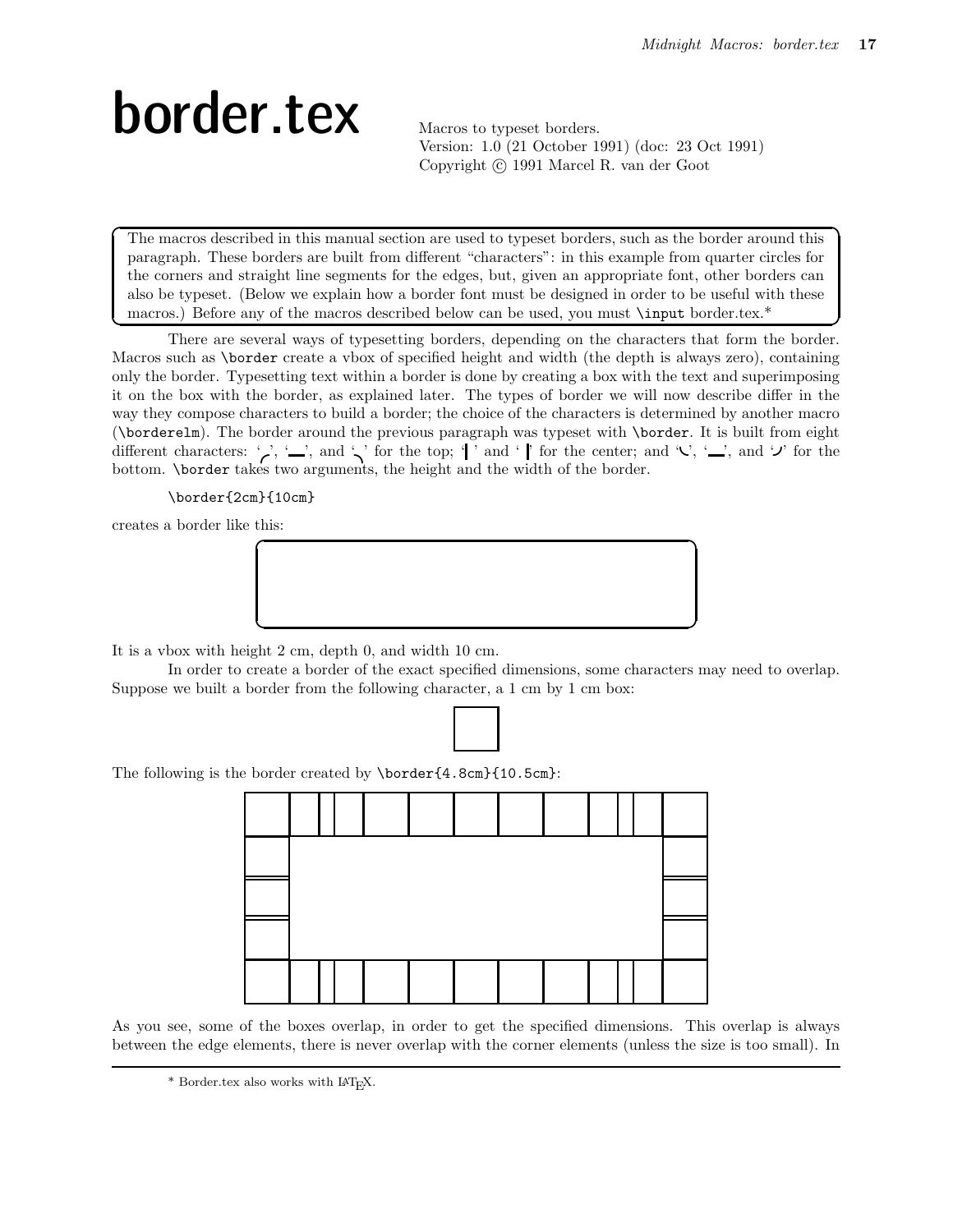fact, the overlap is always with the edge elements that are closest to the corners. (\border always sets at least one edge element for each edge.)

\border works fine if the edge elements can overlap, which basically restricts them to be "rule like." There is an alternative to \border, called \xborder. It is used in the same way as \border, but the exact size is obtained by putting extra space between the elements, rather than overlapping them. Suppose we build a border with the same corner elements as before, but with the edge built from "bullets" rather than straight line segments. The top element consists of a bullet centered in a 1 cm wide box. Here are the top lines obtained from \border{...}{4.5cm} and \xborder{...}{4.5cm}, respectively.

d • • • • • a d • • • • a

In case of \xborder, the proper vertical size is also obtained by spacing.

Some border characters, however, need to abut in order to form a border. For instance, suppose we want to make a "cloud like" border, where the top corners and top edge elements are all  $\sim$ " In this case, \border{...}{1.6cm} and \xborder{...}{1.8cm} give

dadadadada and dadadada

Clearly, neither solution works very well. For this case there are two other macros, \minusborder and \plusborder. They take the same arguments as \border, but produce a box of rounded dimensions rather than of the exact size. The border is built by abutting the elements. \minusborder rounds the size down, whereas \plusborder rounds the size up. \minusborder $\{ \dots \}$ {1.8cm} and \plusborder{...}{1.8cm} give



The above macros all generate empty borders. Typically, one wants to put some text in the border. There is one macro to make that easy, **\setborder**. It is called as follows:

```
\setborder[width, hspace, vspace]\border{ ... }
```
where the ... stands for the text that must be boxed. In this case, \border will be used to create the border, but you can also use \xborder etc. The border will be *width* wide (or a rounded value); the height of the border is determined by the amount of text. The text itself is first broken in paragraphs and lines, as usual in T<sub>E</sub>X. The width of the lines is *width*  $-2 \cdot hspace$ . The text is than put in the border with *vspace*. space at the top and at the bottom, and *hspace* space at the left and at the right hand sides. For instance, the first paragraph of this manual section was set with

```
\setborder[\hsize,1em,\smallskipamount]\border
{\noindent The macros described ...
 ....
}
```
The *width* and *hspace* must be dimensions; *vspace* can be a dimension or a glue amount (without \vskip).

With \setborder, the text between braces,  $\{\ldots\}$ , is read in the same way as when you write  $\forall$ box  $\{\ldots\}$ . (You can use  $\begin{array}{c} \text{if } \text{if } x \in \mathbb{Z} \text{ is not an argument of } \text{setborder}, \end{array}$ which is important if it contains catcode changes. You can change the paragraph shape, or have more than one paragraph of text.

> For instance, the text in this paragraph is set with some extra \leftskip and \rightskip glue, which takes care of centering every line. This was done as follows:

 $\overline{\phantom{a}}$ 

<u>c based on the set of the set of the set of the set of the set of the set of the set of the set of the set of the set of the set of the set of the set of the set of the set of the set of the set of the set of the set of t</u>

```
\setborder[10cm, 1cm, 4mm]\border{
\parindent=0pt \parfillskip=0pt
\leftskip=0pt plus 1cm minus 5mm \rightskip=0pt plus 1cm minus 5mm
```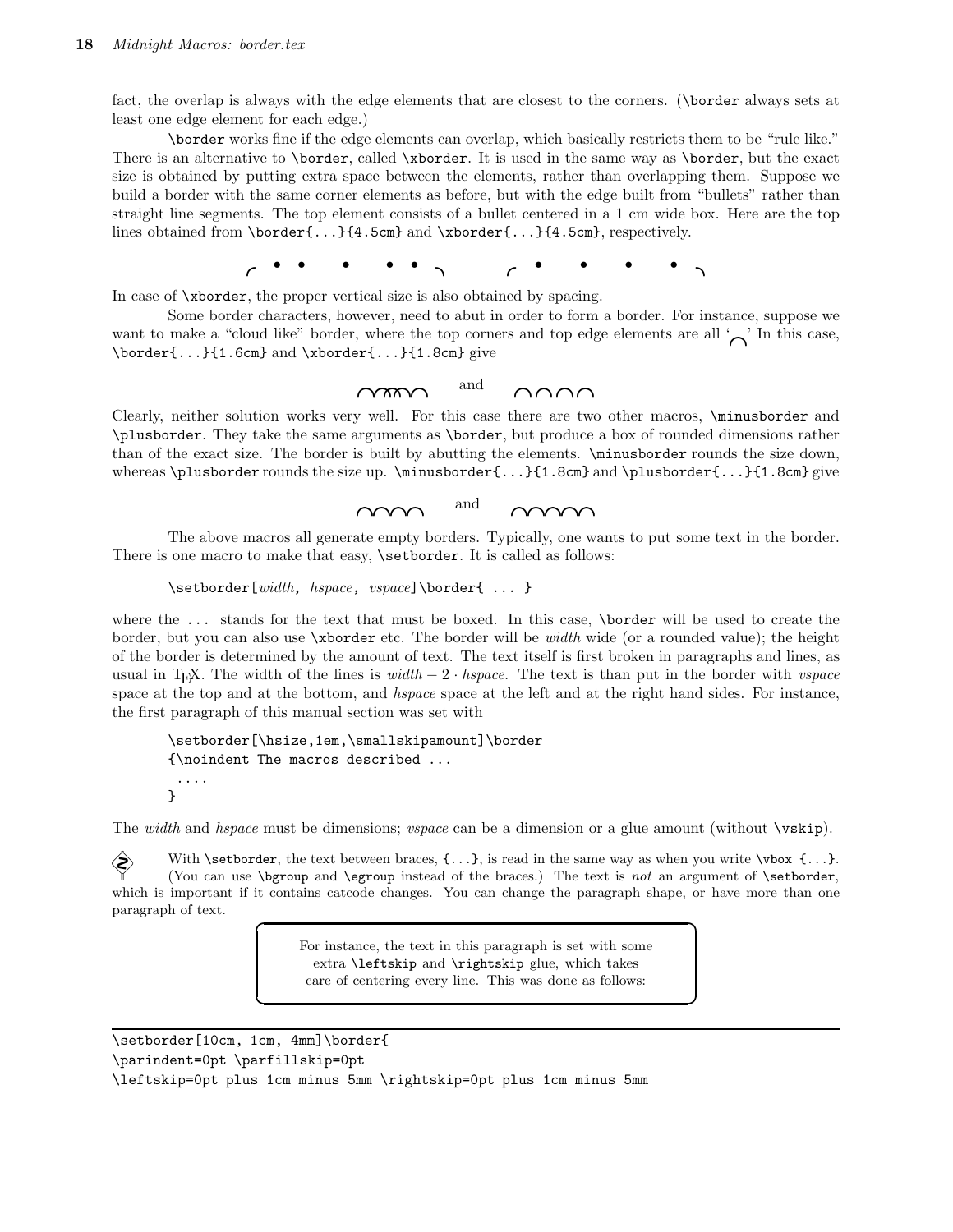```
For instance, the text in this paragraph ...
...
```
}

If \setborder does not suit your purpose, you can write your own equivalent. Generally, to put text in a border, you first generate a box containing the border of the appropriate size. Then you make a box a border, you first generate a box containing the border of the appropriate size. Then you make a box containing this border box plus the text superimposed on it. Superimposing is done by either "backspacing" using negative kerns, or by making a zero width or height border box, in a similar way as \llap makes a zero width box. Usually, you have to use several nested levels of boxing to get the desired result.

We have described the different ways of composing border characters, but not yet how to specify which characters are used. Whenever a border is typeset, it is assumed that a macro \borderelm#1 exists. This macro is called with as argument a number in the range  $0, \ldots, 7$ ; it should return the appropriate border element, where the elements are numbered as follows:

|   |  |  |  | 0 1 1 1 1 1 1 1 1 1 2 |  |
|---|--|--|--|-----------------------|--|
| 3 |  |  |  |                       |  |
| 3 |  |  |  |                       |  |
|   |  |  |  | 5 6 6 6 6 6 6 6 6 6 7 |  |

\borderelm is called within an hbox; it should typeset a character, a box, or an vrule. (Since the macro is expanded within an hbox, you should be careful not to put extra spaces in it; doing that may cause strange gaps in the border.)

A convenient way of writing \borderelm is with an \ifcase construction. For instance, assume that in font  $\qquad \cdot$  the characters a, b, c, etc. correspond to ',', ',',', etc. Then you could write  $\cdot \cdot \cdot$ follows:

```
\def\borderelm#1%
   {{\qc \ifcase#1
            a\or b\or c\or d\or e\or f\or g\or h% no extra space
         \fi
   }}
```
In fact, a macro like this is already defined in border.tex. It is called **\roundcorners**, so that you can say \let\borderelm=\roundcorners to get the borders with rounded corners. The corner elements come from font \manfnt, which corresponds to the external font 'manfnt.' (The corner elements are described on page 389 of The TEXbook.) \roundcorners scales, which means that you can say, for instance,

```
\font\manfnt=manfnt scaled 2074
```
to get larger corners — provided you have the appropriately scaled font file (2074 corresponds to \magstep4). If you do not want to load the manfnt font (e.g., because your installation does not have it), you should define \let\manfnt=\relax before you \input border.tex.

Hopefully a variety of border fonts will come available in the future. But even with just the quarter circles you can already vary your borders quite a bit. We already saw a border with half circles before, it is an easy exercise to define a complete border that way. The following definition defines a fancier corner:

```
\setbox0=\hbox{\roundcorners2}
\vbox{\offinterlineskip
      \hbox{\copy0\roundcorners0\copy0}
      \hbox to 3\wd0{\hfil\roundcorners7}
      \hbox to 3\wd0{\hfil\copy0}
     \frac{1}{2}%
```

```
It defines the "number 2" (or number 5) corner: \bigvee; the other corners can be defined similarly.
```